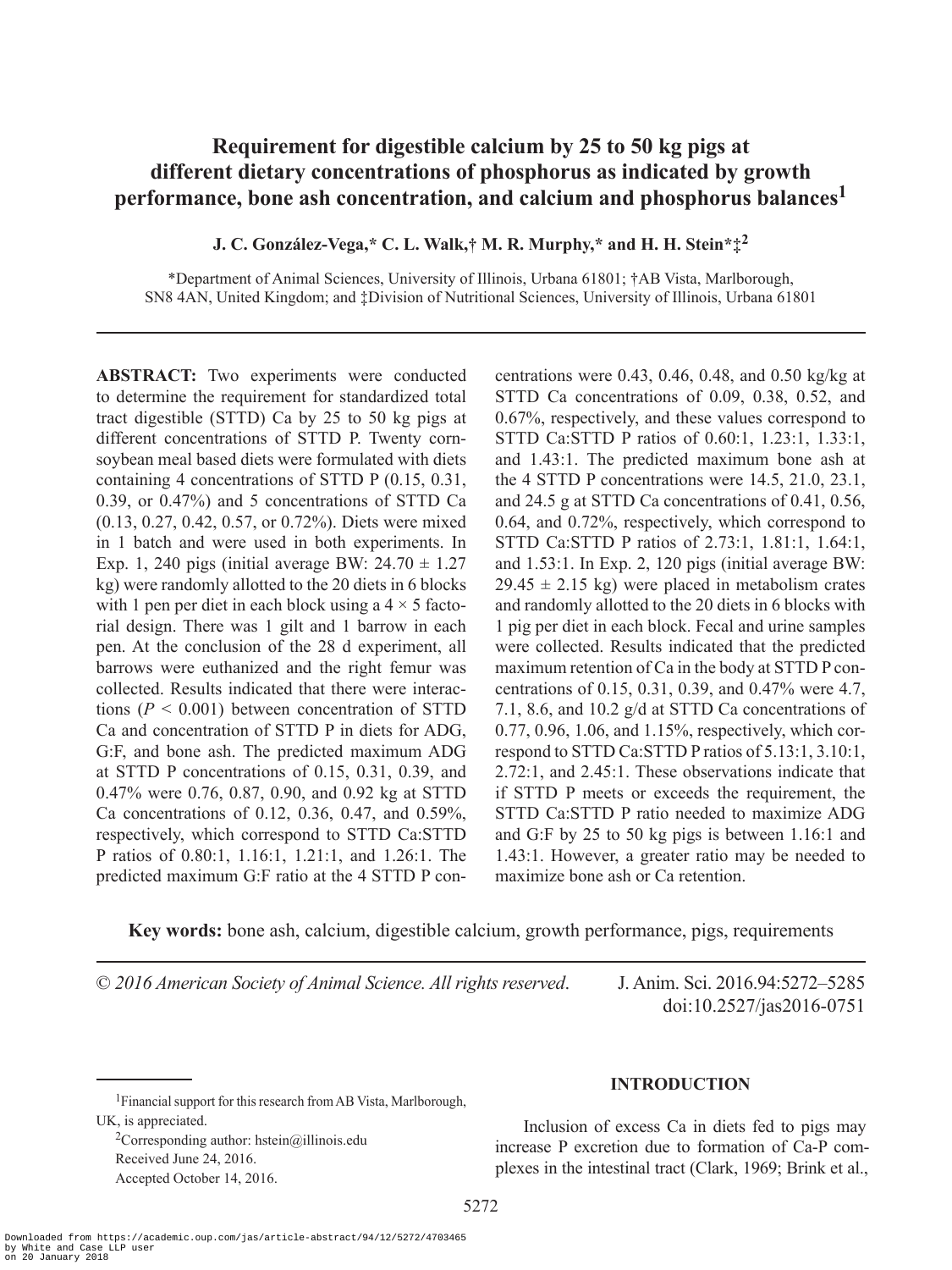**Table 1.** Analyzed composition of ingredients, as-fed basis, Exp. 1 and 2

|                                 | Ingredient |              |                   |                      |                       |                 |  |  |  |  |  |
|---------------------------------|------------|--------------|-------------------|----------------------|-----------------------|-----------------|--|--|--|--|--|
| Item                            | Corn       | Soybean meal | Calcium carbonate | Monosodium phosphate | Monocalcium phosphate | Sodium chloride |  |  |  |  |  |
| GE, kcal/kg                     | 3810       | 4199         | -                 |                      | -                     |                 |  |  |  |  |  |
| DM, $\%$                        | 85.58      | 88.33        | 99.88             | 99.13                | 91.59                 | 99.86           |  |  |  |  |  |
| Ash, $\%$                       | 1.43       | 7.55         | 93.12             | 91.30                | 80.34                 | 100.00          |  |  |  |  |  |
| $CP, \%$                        | 7.91       | 48.49        | -                 | -                    | -                     |                 |  |  |  |  |  |
| Ca, $\%$                        | 0.02       | 0.52         | 38.20             | 0.17                 | 17.10                 | ND <sup>3</sup> |  |  |  |  |  |
| P, $\%$                         | 0.23       | 0.63         | 0.06              | 24.60                | 20.60                 | ND              |  |  |  |  |  |
| Na, $\%$                        | ND         | 0.02         | 0.17              | 20.30                | 0.25                  | 38.80           |  |  |  |  |  |
| $Cl, \%$                        | ND         | 0.01         | ND                | ND                   | <b>ND</b>             | 58.52           |  |  |  |  |  |
| Phytate, %                      | 0.69       | 1.60         |                   | -                    | -                     |                 |  |  |  |  |  |
| Phytate-bound $P, \frac{10}{6}$ | 0.19       | 0.45         | -                 |                      |                       |                 |  |  |  |  |  |
| Nonphytate $P_1^2$ %            | 0.04       | 0.18         | -                 | -                    | -                     |                 |  |  |  |  |  |

1Phytate-bound P was calculated as 28.2% of phytate (Tran and Sauvant, 2004).

2Nonphytate P was calculated as the difference between total P and phytate-bound P.

 $3ND$  = not detectable.

1992; Stein et al., 2011). However, if diets are formulated to meet requirements for standardized total tract digestible (**STTD**) Ca and STTD P, excesses of Ca and P can be minimized and maximum utilization of both minerals is expected. Requirements for STTD P by different categories of pigs have been reported (NRC, 2012), but requirements for STTD Ca have not been published because of a lack of information about Ca digestibility in feed ingredients. However, values for STTD of Ca in some Ca sources have been recently reported (González-Vega et al., 2014, 2015a, 2015b, 2016; Merriman and Stein, 2016), and as a consequence, requirements for STTD Ca in pigs can be determined. An attempt to determine the requirement for STTD Ca by 11 to 25 kg pigs was made (González-Vega et al., 2016), and results indicated that the STTD Ca to STTD P ratio was important in the diet. A negative effect of increasing concentration of dietary STTD Ca was observed for ADG and G:F, and ADG and G:F were maximized at a STTD Ca:STTD P ratio of approximately 1.35:1. However, bone ash and the quantity of Ca and P retained in the body were maximized if the STTD Ca: STTD P ratio was between 1.33:1 and 1.67:1. These ratios are in agreement with the ratio of Ca and P in the body of pigs, which has been reported to be in the range between 1.20:1 and 1.60:1 (Rymarz et al., 1982; Hendriks and Moughan, 1993; Mahan and Shields, 1998; Wiseman et al., 2009; Pettey et al., 2015). There are, however, no estimates for the STTD Ca requirement for 25 to 50 kg pigs. Thus, the present experiments were conducted to predict responses on pig growth performance, Ca and P balances, and bone mineralization to varying dietary concentrations of both STTD Ca and STTD P in diets fed to pigs from 25 to 50 kg.

# **MATERIALS AND METHODS**

The Institutional Animal Care and Use Committee at the University of Illinois reviewed and approved the protocol for 2 experiments. Pigs used in both experiments were the offspring of PIC 359 boars and F-46 sows (Pig Improvement Company, Hendersonville, TN).

# *Experiment 1: Requirements for Digestible Calcium to Maximize Growth Performance and Bone Ash*

*Animals, Diets, and Feeding*. Two hundred and forty pigs (initial average BW:  $24.70 \pm 1.27$  kg) were randomly allotted to 20 diets in 6 blocks with 1 pen per diet in each block using a  $4 \times 5$  factorial design. The Experimental Animal Allotment Program (Kim and Lindemann, 2007) was used to allot pigs to experimental diets. Pen was the experimental unit and there was 1 gilt and 1 barrow in each pen. Room temperature was controlled and each pen had a feeder, a nipple drinker, and a fully slatted concrete floor. Feed and water were available at all times.

Twenty corn-soybean meal based diets were formulated to contain different Ca and P concentrations, but to keep the concentration of phytate constant, all diets contained the same amount of corn and soybean meal (Table 1). Diets were formulated to contain 0.15, 0.31, 0.39, or 0.47% STTD P and 0.18, 0.42, 0.66, 0.90, or 1.14% total Ca, which corresponds to 0.13, 0.27, 0.42, 0.57, or 0.72% STTD Ca, respectively (Tables 2 and 3). Concentrations of P ranged from 48 to 152% of the STTD P requirement (NRC, 2012) and concentrations of Ca ranged from 27 to 173% of the total Ca requirement (NRC, 2012). The concentration of P was increased in the diets by adding increased concentrations of monosodium phosphate (**MSP**), but to maintain the same Na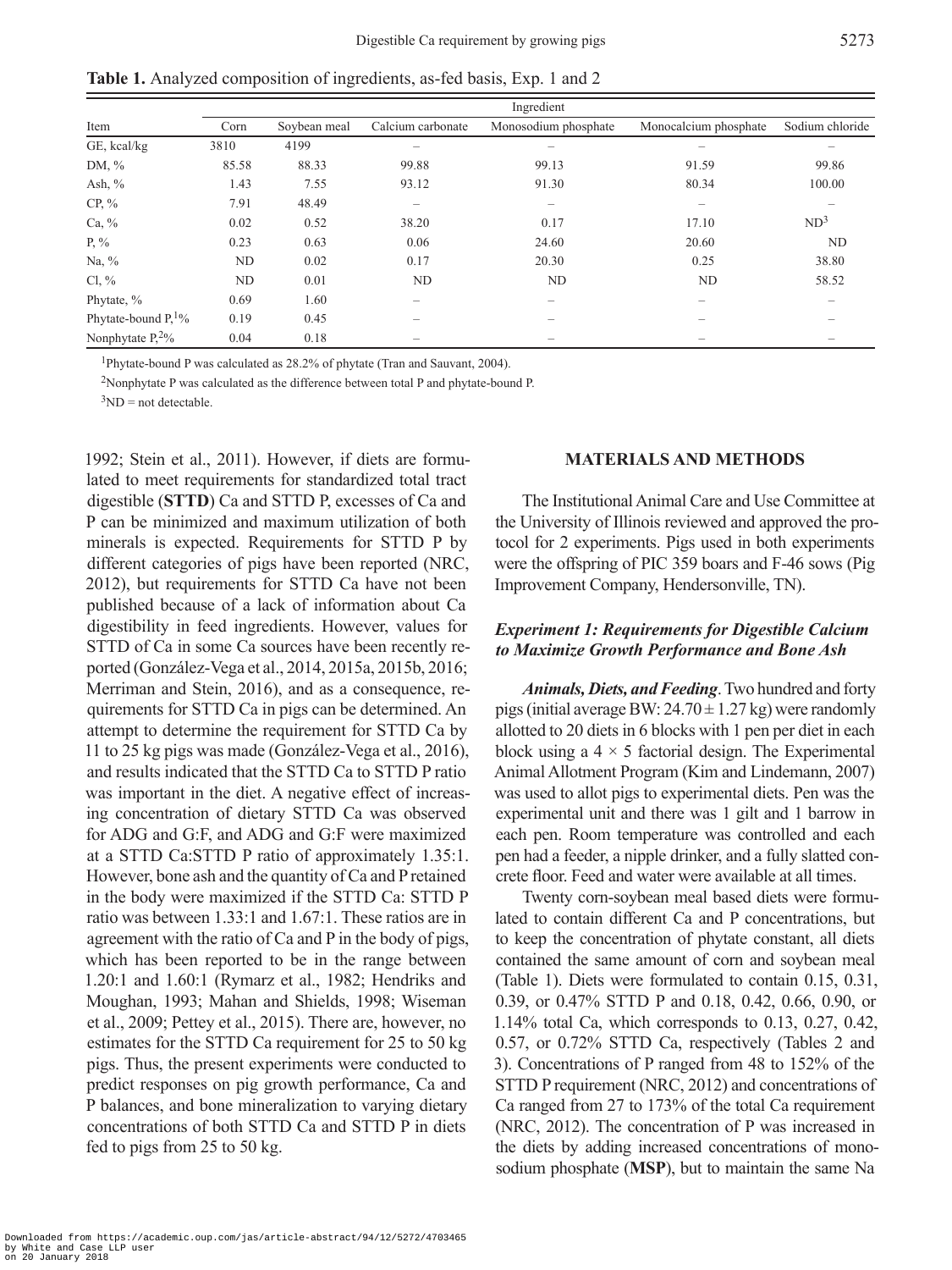Table 2. Ingredient composition and analyzed composition of experimental diets containing 0.15 or 0.31% standardized total tract digestible (STTD) P, as-fed basis, Exp. 1 and 2

|                                     | 0.15% STTD P    |                   |                   |                          |                          |                          | 0.31% STTD P |        |          |        |          |
|-------------------------------------|-----------------|-------------------|-------------------|--------------------------|--------------------------|--------------------------|--------------|--------|----------|--------|----------|
|                                     | Total Ca, %:    | 0.18              | 0.42              | 0.66                     | 0.90                     | 1.14                     | 0.18         | 0.42   | 0.66     | 0.90   | 1.14     |
|                                     | STTD Ca, %:     | 0.13              | 0.27              | 0.42                     | 0.57                     | 0.72                     | 0.13         | 0.27   | 0.42     | 0.57   | 0.72     |
| Ingredient, %                       | STTD Ca:STTD P: | 0.87:1            | 1.80:1            | 2.80:1                   | 3.80:1                   | 4.80:1                   | 0.42:1       | 0.87:1 | 1.35:1   | 1.84:1 | 2.32:1   |
| Ground corn                         |                 | 65.00             | 65.00             | 65.00                    | 65.00                    | 65.00                    | 65.00        | 65.00  | 65.00    | 65.00  | 65.00    |
| Soybean meal                        |                 | 24.00             | 24.00             | 24.00                    | 24.00                    | 24.00                    | 24.00        | 24.00  | 24.00    | 24.00  | 24.00    |
| Cornstarch                          |                 | 8.95              | 7.13              | 5.30                     | 3.47                     | 1.63                     | 8.35         | 6.58   | 4.78     | 2.93   | 1.10     |
| Soybean oil                         |                 | $\qquad \qquad -$ | 1.20              | 2.40                     | 3.60                     | 4.80                     | 0.40         | 1.55   | 2.73     | 3.95   | 5.15     |
| Calcium carbonate                   |                 | 0.03              | 0.65              | 1.28                     | 1.91                     | 2.55                     | 0.03         | 0.65   | 1.28     | 1.91   | 2.55     |
| Monocalcium phosphate               |                 | 0.17              | 0.17              | 0.17                     | 0.17                     | 0.17                     | 0.17         | 0.17   | 0.17     | 0.17   | 0.17     |
| Monosodium phosphate                |                 | $\qquad \qquad -$ | $\qquad \qquad -$ | $\overline{\phantom{0}}$ | $\overline{\phantom{0}}$ | $\overline{\phantom{0}}$ | 0.70         | 0.70   | 0.70     | 0.70   | 0.70     |
| Sodium bicarbonate                  |                 | 1.05              | 1.05              | 1.05                     | 1.05                     | 1.05                     | 0.55         | 0.55   | 0.54     | 0.54   | 0.53     |
| L-Lys HCl                           |                 | 0.29              | 0.29              | 0.29                     | 0.29                     | 0.29                     | 0.29         | 0.29   | 0.29     | 0.29   | 0.29     |
| DL-Met                              |                 | 0.04              | 0.04              | 0.04                     | 0.04                     | 0.04                     | 0.04         | 0.04   | 0.04     | 0.04   | 0.04     |
| L-Thr                               |                 | 0.07              | $0.07\,$          | 0.07                     | $0.07\,$                 | 0.07                     | 0.07         | 0.07   | 0.07     | 0.07   | 0.07     |
| Sodium chloride                     |                 | 0.20              | 0.20              | 0.20                     | 0.20                     | 0.20                     | 0.20         | 0.20   | 0.20     | 0.20   | 0.20     |
| Vitamin mineral premix <sup>1</sup> |                 | 0.20              | 0.20              | 0.20                     | $0.20\,$                 | 0.20                     | 0.20         | 0.20   | 0.20     | 0.20   | $0.20\,$ |
| Total                               |                 | 100.00            | 100.00            | 100.00                   | 100.00                   | 100.00                   | 100.00       | 100.00 | 100.00   | 100.00 | 100.00   |
| Calculated composition              |                 |                   |                   |                          |                          |                          |              |        |          |        |          |
| NE, kcal/kg                         |                 | 2552              | 2552              | 2552                     | 2552                     | 2552                     | 2552         | 2552   | 2552     | 2552   | 2552     |
| CP, %                               |                 | 16.81             | 16.81             | 16.81                    | 16.81                    | 16.81                    | 16.81        | 16.81  | 16.81    | 16.81  | 16.81    |
| Indispensable $SID2 AA$ , %         |                 |                   |                   |                          |                          |                          |              |        |          |        |          |
| Arg                                 |                 | 0.99              | 0.99              | 0.99                     | 0.99                     | 0.99                     | 0.99         | 0.99   | 0.99     | 0.99   | 0.99     |
| His                                 |                 | 0.41              | 0.41              | 0.41                     | 0.41                     | 0.41                     | 0.41         | 0.41   | 0.41     | 0.41   | 0.41     |
| Ile                                 |                 | 0.61              | 0.61              | 0.61                     | 0.61                     | 0.61                     | 0.61         | 0.61   | $0.61\,$ | 0.61   | 0.61     |
| Leu                                 |                 | 1.31              | 1.31              | 1.31                     | 1.31                     | 1.31                     | 1.31         | 1.31   | 1.31     | 1.31   | 1.31     |
| Lys                                 |                 | 0.98              | 0.98              | 0.98                     | 0.98                     | 0.98                     | 0.98         | 0.98   | 0.98     | 0.98   | 0.98     |
| Met                                 |                 | 0.28              | 0.28              | 0.28                     | 0.28                     | 0.28                     | 0.28         | 0.28   | 0.28     | 0.28   | 0.28     |
| Phe                                 |                 | 0.72              | 0.72              | 0.72                     | 0.72                     | 0.72                     | 0.72         | 0.72   | 0.72     | 0.72   | 0.72     |
| Thr                                 |                 | 0.59              | 0.59              | 0.59                     | 0.59                     | 0.59                     | 0.59         | 0.59   | 0.59     | 0.59   | 0.59     |
| Trp                                 |                 | 0.18              | 0.18              | 0.18                     | 0.18                     | 0.18                     | 0.18         | 0.18   | 0.18     | 0.18   | 0.18     |
| Val                                 |                 | 0.67              | 0.67              | 0.67                     | 0.67                     | 0.67                     | 0.67         | 0.67   | 0.67     | 0.67   | 0.67     |
| P, %                                |                 | 0.34              | 0.34              | 0.34                     | 0.34                     | 0.34                     | 0.51         | 0.51   | $0.51\,$ | 0.51   | 0.51     |
| Na, %                               |                 | 0.37              | 0.37              | 0.37                     | 0.37                     | 0.37                     | 0.37         | 0.37   | 0.37     | 0.37   | 0.37     |
| Cl, %                               |                 | 0.21              | 0.21              | 0.21                     | 0.21                     | 0.21                     | 0.21         | 0.21   | 0.21     | 0.21   | 0.21     |
| K, %                                |                 | 0.75              | 0.75              | 0.75                     | 0.75                     | 0.75                     | 0.75         | 0.75   | 0.75     | 0.75   | 0.75     |
| Analyzed composition                |                 |                   |                   |                          |                          |                          |              |        |          |        |          |
| DM, %                               |                 | 85.83             | 86.50             | 86.61                    | 86.66                    | 86.80                    | 86.64        | 86.83  | 86.83    | 85.21  | 86.21    |
| CP, %                               |                 | 15.65             | 15.30             | 15.46                    | 15.65                    | 16.29                    | 15.88        | 15.53  | 16.22    | 15.38  | 15.95    |
| Ash, %                              |                 | 3.63              | 4.02              | 4.62                     | 5.01                     | 6.45                     | 3.85         | 5.02   | 5.28     | 5.85   | 6.65     |
| Ca, %                               |                 | 0.18              | 0.38              | 0.61                     | $0.90\,$                 | 1.10                     | 0.16         | 0.44   | 0.68     | 0.94   | 1.16     |
| P, $\%$                             |                 | 0.38              | 0.36              | 0.37                     | 0.39                     | 0.38                     | 0.52         | 0.53   | 0.52     | 0.53   | 0.53     |
| Phytate, 3%                         |                 | 0.71              | 0.71              | 0.71                     | 0.71                     | 0.71                     | 0.67         | 0.67   | 0.57     | 0.57   | $0.78\,$ |
| Phytate-bound P, %                  |                 | 0.20              | 0.20              | 0.20                     | 0.20                     | 0.20                     | 0.19         | 0.19   | 0.16     | 0.16   | 0.22     |
| Non-phytate P, <sup>4%</sup>        |                 | 0.18              | 0.16              | 0.17                     | 0.19                     | 0.18                     | 0.33         | 0.34   | 0.36     | 0.37   | 0.31     |
| Na, %                               |                 | 0.37              | 0.35              | 0.37                     | 0.36                     | 0.38                     | 0.40         | 0.36   | 0.35     | 0.39   | 0.33     |
| $Cl, \%$                            |                 | 0.20              | $0.20\,$          | 0.19                     | $0.20\,$                 | $0.18\,$                 | 0.20         | 0.20   | $0.16\,$ | 0.18   | $0.17\,$ |
| $DCAD$ , $5mEq/kg$                  |                 | 297               | 288               | 300                      | 292                      | 307                      | 310          | 292    | 299      | 311    | 288      |

1The vitamin-micromineral premix provided the following quantities of vitamins and micro minerals per kilogram of complete diet: Vitamin A as retinyl acetate, 11,136 IU; vitamin  $D_3$  as cholecalciferol, 2208 IU; vitamin E as DL-alpha tocopheryl acetate, 66 IU; vitamin K as menadione dimethylprimidinol bisulfite, 1.42 mg; thiamin as thiamine mononitrate, 0.24 mg; riboflavin, 6.59 mg; pyridoxine as pyridoxine hydrochloride, 0.24 mg; vitamin  $B_{12}$ , 0.03 mg; D-pantothenic acid as D-calcium pantothenate, 23.5 mg; niacin, 44.1 mg; folic acid, 1.59 mg; biotin, 0.44 mg as D-biotin; Cu, 20 mg as copper sulfate; Fe, 126 mg as iron sulfate; I, 1.26 mg as ethylenediamine dihydriodide; Mn, 60.2 mg as manganous sulfate; Se, 0.25 mg as sodium selenite and selenium yeast; and Zn, 124.9 mg as zinc sulfate.

 $2$ SID = standardized ileal digestible.

<sup>3</sup>Phytate was calculated by dividing the phytate-bound P by 0.282 (Tran and Sauvant, 2004).

4Non-phytate P was calculated as the difference between total P and phytate-bound P.

 $5DCAD =$  dietary cation-anion difference. The DCAD was calculated as Na + K– Cl.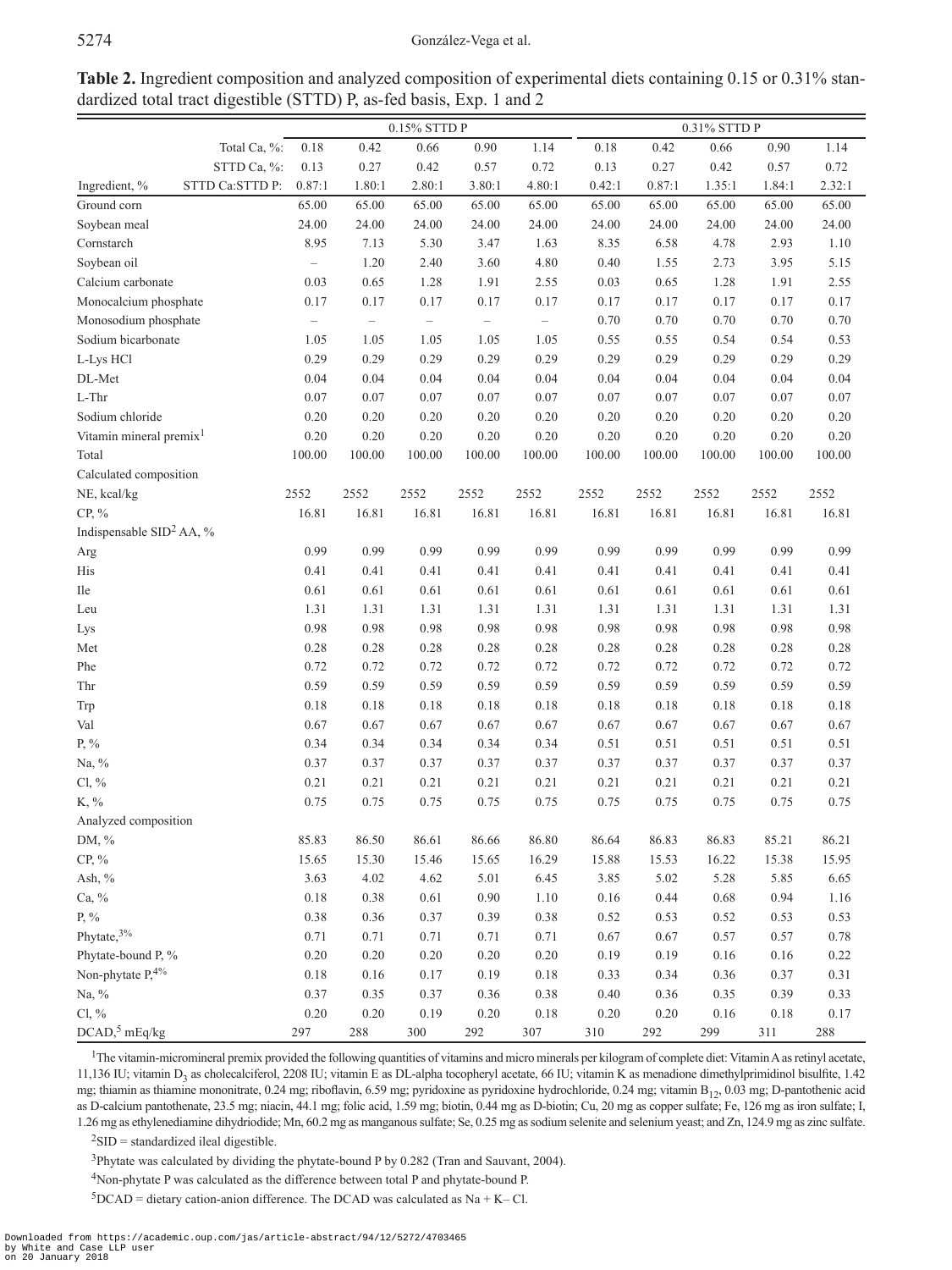**Table 3.** Ingredient composition and analyzed composition of experimental diets containing 0.39 or 0.47% standardized total tract digestible (STTD) P, as-fed basis, Exp. 1 and 2

|                                     | 0.39% STTD P    |        |         |        |        |        | 0.47% STTD P             |                          |                          |                          |        |
|-------------------------------------|-----------------|--------|---------|--------|--------|--------|--------------------------|--------------------------|--------------------------|--------------------------|--------|
|                                     | Total Ca, %:    | 0.18   | 0.42    | 0.66   | 0.90   | 1.14   | 0.18                     | 0.42                     | $0.66\,$                 | 0.90                     | 1.14   |
|                                     | STTD Ca, %:     | 0.13   | 0.27    | 0.42   | 0.57   | 0.72   | 0.13                     | 0.28                     | 0.42                     | 0.57                     | 0.72   |
| Ingredient, %                       | STTD Ca:STTD P: | 0.33:1 | 0.69:1  | 1.08:1 | 1.46:1 | 1.85:1 | 0.28:1                   | 0.60:1                   | 0.89:1                   | 1.21:1                   | 1.53:1 |
| Ground corn                         |                 | 65.00  | 65.00   | 65.00  | 65.00  | 65.00  | 65.00                    | 65.00                    | 65.00                    | 65.00                    | 65.00  |
| Soybean meal                        |                 | 24.00  | 24.00   | 24.00  | 24.00  | 24.00  | 24.00                    | 24.00                    | 24.00                    | 24.00                    | 24.00  |
| Cornstarch                          |                 | 8.13   | 6.36    | 4.53   | 2.70   | 0.86   | 7.90                     | 6.13                     | 4.30                     | 2.53                     | 0.63   |
| Soybean oil                         |                 | 0.55   | 1.70    | 2.90   | 4.10   | 5.30   | 0.70                     | 1.85                     | 3.05                     | 4.20                     | 5.45   |
| Calcium carbonate                   |                 | 0.03   | 0.65    | 1.28   | 1.91   | 2.55   | 0.03                     | 0.65                     | 1.28                     | 1.90                     | 2.55   |
| Monocalcium phosphate               |                 | 0.17   | 0.17    | 0.17   | 0.17   | 0.17   | 0.17                     | 0.17                     | 0.17                     | 0.17                     | 0.17   |
| Monosodium phosphate                |                 | 1.05   | 1.05    | 1.05   | 1.05   | 1.05   | 1.40                     | 1.40                     | 1.40                     | 1.40                     | 1.40   |
| Sodium bicarbonate                  |                 | 0.27   | 0.27    | 0.27   | 0.27   | 0.27   | $\overline{\phantom{a}}$ | $\overline{\phantom{0}}$ | $\overline{\phantom{a}}$ | $\overline{\phantom{a}}$ |        |
| L-Lys HCl                           |                 | 0.29   | 0.29    | 0.29   | 0.29   | 0.29   | 0.29                     | 0.29                     | 0.29                     | 0.29                     | 0.29   |
| DL-Met                              |                 | 0.04   | 0.04    | 0.04   | 0.04   | 0.04   | 0.04                     | 0.04                     | 0.04                     | 0.04                     | 0.04   |
| L-Thr                               |                 | 0.07   | 0.07    | 0.07   | 0.07   | 0.07   | 0.07                     | 0.07                     | 0.07                     | 0.07                     | 0.07   |
| Sodium chloride                     |                 | 0.20   | 0.20    | 0.20   | 0.20   | 0.20   | 0.20                     | 0.20                     | 0.20                     | 0.20                     | 0.20   |
| Vitamin mineral premix <sup>1</sup> |                 | 0.20   | 0.20    | 0.20   | 0.20   | 0.20   | 0.20                     | 0.20                     | 0.20                     | 0.20                     | 0.20   |
| Total                               |                 | 100.00 | 100.00  | 100.00 | 100.00 | 100.00 | 100.00                   | 100.00                   | 100.00                   | 100.00                   | 100.00 |
| Calculated composition              |                 |        |         |        |        |        |                          |                          |                          |                          |        |
| NE, kcal/kg                         |                 | 2552   | 2552    | 2552   | 2552   | 2552   | 2552                     | 2552                     | 2552                     | 2552                     | 2552   |
| CP, %                               |                 | 16.81  | 16.81   | 16.81  | 16.81  | 16.81  | 16.81                    | 16.81                    | 16.81                    | 16.81                    | 16.81  |
| Indispensable $SID2AA$ , %          |                 |        |         |        |        |        |                          |                          |                          |                          |        |
| Arg                                 |                 | 0.99   | 0.99    | 0.99   | 0.99   | 0.99   | 0.99                     | 0.99                     | 0.99                     | 0.99                     | 0.99   |
| His                                 |                 | 0.41   | 0.41    | 0.41   | 0.41   | 0.41   | 0.41                     | 0.41                     | 0.41                     | 0.41                     | 0.41   |
| Ile                                 |                 | 0.61   | 0.61    | 0.61   | 0.61   | 0.61   | 0.61                     | 0.61                     | 0.61                     | 0.61                     | 0.61   |
| Leu                                 |                 | 1.31   | 1.31    | 1.31   | 1.31   | 1.31   | 1.31                     | 1.31                     | 1.31                     | 1.31                     | 1.31   |
| Lys                                 |                 | 0.98   | 0.98    | 0.98   | 0.98   | 0.98   | 0.98                     | 0.98                     | 0.98                     | 0.98                     | 0.98   |
| Met                                 |                 | 0.28   | 0.28    | 0.28   | 0.28   | 0.28   | 0.28                     | 0.28                     | 0.28                     | 0.28                     | 0.28   |
| Phe                                 |                 | 0.72   | 0.72    | 0.72   | 0.72   | 0.72   | 0.72                     | 0.72                     | 0.72                     | 0.72                     | 0.72   |
| Thr                                 |                 | 0.59   | 0.59    | 0.59   | 0.59   | 0.59   | 0.59                     | 0.59                     | 0.59                     | 0.59                     | 0.59   |
| Trp                                 |                 | 0.18   | 0.18    | 0.18   | 0.18   | 0.18   | 0.18                     | 0.18                     | 0.18                     | 0.18                     | 0.18   |
| Val                                 |                 | 0.67   | 0.67    | 0.67   | 0.67   | 0.67   | 0.67                     | 0.67                     | 0.67                     | 0.67                     | 0.67   |
| $P, \%$                             |                 | 0.59   | 0.59    | 0.59   | 0.60   | 0.59   | 0.68                     | 0.68                     | 0.68                     | 0.68                     | 0.68   |
| Na, %                               |                 | 0.37   | 0.37    | 0.37   | 0.37   | 0.37   | 0.37                     | 0.37                     | 0.37                     | 0.37                     | 0.37   |
| Cl, %                               |                 | 0.21   | 0.21    | 0.21   | 0.21   | 0.21   | 0.21                     | 0.21                     | 0.21                     | 0.21                     | 0.21   |
| K, %                                |                 | 0.75   | 0.75    | 0.75   | 0.75   | 0.75   | 0.75                     | 0.75                     | 0.75                     | 0.75                     | 0.75   |
| Analyzed composition                |                 |        |         |        |        |        |                          |                          |                          |                          |        |
| DM, %                               |                 | 85.68  | 85.38   | 86.51  | 86.44  | 85.99  | 86.16                    | 86.32                    | 86.44                    | 86.90                    | 87.12  |
| CP, %                               |                 | 14.82  | 15.85   | 15.76  | 15.88  | 15.55  | 16.59                    | 15.27                    | 15.92                    | 15.69                    | 16.27  |
| Ash, %                              |                 | 3.99   | 4.84    | 5.80   | 5.96   | 6.54   | 4.21                     | 4.96                     | 5.68                     | 6.72                     | 6.92   |
| Ca, %                               |                 | 0.20   | 0.42    | 0.64   | 0.87   | 1.25   | 0.18                     | 0.45                     | 0.62                     | 1.03                     | 1.27   |
| P, %                                |                 | 0.59   | 0.65    | 0.64   | 0.65   | 0.59   | 0.67                     | 0.70                     | 0.72                     | 0.73                     | 0.79   |
| Phytate, 3%                         |                 | 0.78   | 0.78    | 0.78   | 0.85   | 0.78   | 0.71                     | 0.71                     | 0.78                     | 0.78                     | 0.78   |
| Phytate-bound P, %                  |                 | 0.22   | 0.22    | 0.22   | 0.24   | 0.22   | 0.20                     | 0.20                     | 0.22                     | 0.22                     | 0.22   |
| Non-phytate $P_1^{4\%}$             |                 | 0.37   | 0.43    | 0.42   | 0.41   | 0.37   | 0.47                     | 0.50                     | 0.50                     | 0.51                     | 0.57   |
| Na, %                               |                 | 0.36   | 0.40    | 0.38   | 0.37   | 0.36   | 0.36                     | 0.41                     | 0.34                     | 0.35                     | 0.37   |
| $Cl, \%$                            |                 | 0.17   | 0.20    | 0.20   | 0.20   | 0.20   | 0.20                     | 0.20                     | $0.16\,$                 | 0.16                     | 0.17   |
| DCAD, <sup>5</sup> mEq/kg           |                 | 301    | $310\,$ | 301    | 297    | 292    | 292                      | 314                      | 295                      | 299                      | 305    |

1The vitamin-micromineral premix provided the following quantities of vitamins and micro minerals per kilogram of complete diet: Vitamin A as retinyl acetate, 11,136 IU; vitamin  $D_3$  as cholecalciferol, 2208 IU; vitamin E as DL-alpha tocopheryl acetate, 66 IU; vitamin K as menadione dimethylprimidinol bisulfite, 1.42 mg; thiamin as thiamine mononitrate, 0.24 mg; riboflavin, 6.59 mg; pyridoxine as pyridoxine hydrochloride, 0.24 mg; vitamin  $B_{12}$ , 0.03 mg; D-pantothenic acid as D-calcium pantothenate, 23.5 mg; niacin, 44.1 mg; folic acid, 1.59 mg; biotin, 0.44 mg as D-biotin; Cu, 20 mg as copper sulfate; Fe, 126 mg as iron sulfate; I, 1.26 mg as ethylenediamine dihydriodide; Mn, 60.2 mg as manganous sulfate; Se, 0.25 mg as sodium selenite and selenium yeast; and Zn, 124.9 mg as zinc sulfate.

 $2$ SID = standardized ileal digestible.

3Phytate was calculated by dividing the phytate-bound P by 0.282 (Tran and Sauvant, 2004).

4Non-phytate P was calculated as the difference between total P and phytate-bound P.

 $5DCAD =$  dietary cation-anion difference. The DCAD was calculated as Na + K– Cl.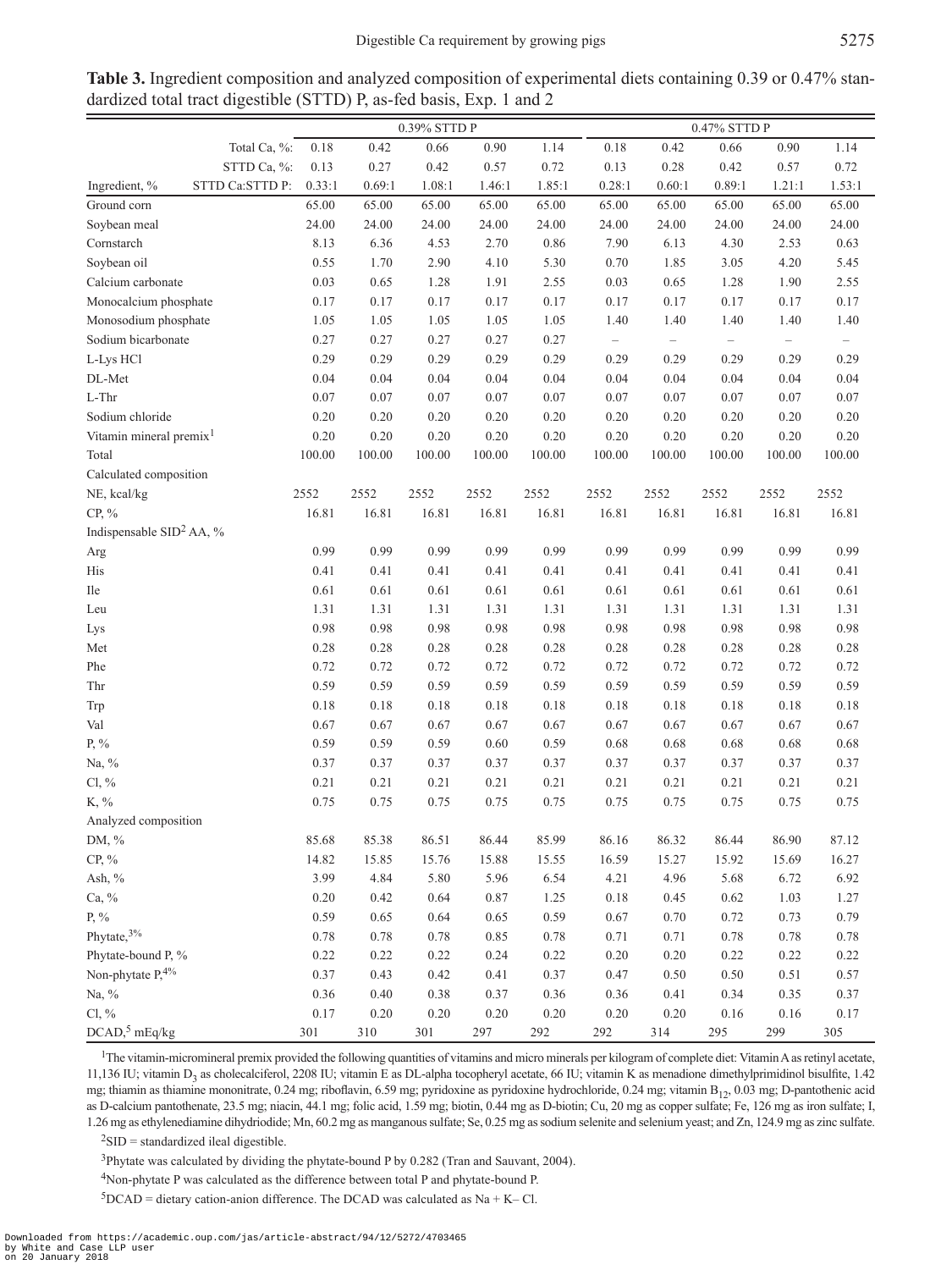concentration among diets, inclusion of sodium bicarbonate was reduced as MSP increased in the diets.

*Growth Performance and Bone Measurements.* Pig weights were recorded on d 1 and 28. Pigs were allowed ad libitum access to feed and the amount of feed offered each day was recorded. To calculate feed intake, the amount of feed in the feeders on d 28 was subtracted from the total amount of feed offered. On d 28, all barrows were euthanized via captive bolt stunning. Stomach contents were immediately collected to measure pH. The right femurs were removed, cleaned, and stored at -20°C. The frozen bones were later thawed, broken, and soaked in petroleum ether under a chemical hood for 72 h to remove bone marrow and fat. Bones were dried overnight at 130°C and then ashed at 600°C for 24 h.

*Sample Analysis.* Corn, soybean meal, calcium carbonate, MSP, monocalcium phosphate (**MCP**), NaCl, and diets were analyzed for DM by oven drying at 135°C for 2 h (Method 930.15; AOAC International, 2007), for ash (Method 942.05; AOAC International, 2007), for Na by flame emission photometry (Method 956.01; AOAC International, 2007), and for Cl by manual titration (Method 9.15.01, 943.01; AOAC, 2006). Ingredients, diets, and bone ash were analyzed for Ca and P by inductively coupled plasma–optical emission spectrometry (**ICP–OES**; Method 985.01 A, B, and C; AOAC International, 2007) after wet ash sample preparation [Method 975.03 B(b); AOAC Internantional, 2007]. Corn, soybean meal, and diets were analyzed for N using the combustion procedure (Method 990.03; AOAC International, 2007) on an Elementar Rapid N-cube protein/nitrogen apparatus (Elementar Americas Inc., Mt. Laurel, NJ) and CP was calculated as  $N \times 6.25$ . Corn and soybean meal were analyzed for GE using an isoperibol bomb calorimeter (Model 6300, Parr Instruments, Moline, IL) and for phytic acid (Megazyme method; AB Vista, Ystrad Mynach, UK). Diets were analyzed for phytate-P using a Foss nearinfrared spectrometer with the phytate-P levels predicted using AUNIR calibration standards (AB Vista, Memphis, TN). The pH of the stomach content was measured using a pH meter (Oakton pH 11 Standard Portable Meter, Fisher Scientific, Pittsburgh, PA).

*Calculations and Statistical Analyses.* The percentage of phytate-bound P in corn and soybean meal was calculated as 28.2% of phytate (Tran and Sauvant, 2004). The percentage of phytate in diets was calculated by dividing the analyzed phytate-bound P by 0.282, and non-phytate P was calculated by subtracting the amount of phytate-bound P from total P. Dietary cation-anion difference (**DCAD**) was calculated using the following equation:

DCAD, mEq/kg = [(Na\*10000)/23] + [(K\*10000)/39]– [(Cl\*10000)/35.5], [1]

where Na, K, and Cl are expressed in percentage of inclusion in diet. The ADG, ADFI, and G:F were calculated. Bone ash percentage was calculated by dividing the quantity of bone ash by the quantity of fat-free dried bone and multiplying by 100.

Normality of residuals and identification of outliers were determined by the UNIVARIATE procedure of SAS (SAS Inst. Inc., Cary, NC). Data for BW, ADG, ADFI, G:F, bone ash, bone Ca, bone P, and stomach pH were analyzed using the Proc MIXED of SAS (SAS Inst. Inc., Cary, NC). The fixed effects of the model were dietary concentration of STTD Ca, dietary concentration of STTD P, and the interaction between STTD Ca and STTD P; the random effect was block. Effect of dietary STTD Ca, STTD P, or the interaction between STTD Ca and STTD P were considered significant at  $P \le 0.05$ . If the interaction or the main effects were significant, the program NLREG version 5.3 (Sherrod, 2002) was used to determine parameter estimates for the surface response model to increasing concentrations of STTD Ca and STTD P as outlined by Khuri and Cornell (1996). The parameter estimates of the model that were not significant  $(P > 0.05)$  and were not included in a significant interaction were removed from the model and the estimates were recalculated. The surface response full model was:

 $Y = a + b \times STTD$  Ca + c  $\times STTD$  Ca<sup>2</sup> + d  $\times$  $STTDP+e \times STTDP^2+f \times STTDCa \times STTDP, [2]$ 

where Y is the dependent variable, a is the intercept, b, c, d, e, and f are the coefficients, and STTD Ca and STTD P are the percentage concentrations of dietary STTD Ca and STTD P. If parameter estimate c was significant ( $P \le 0.05$ ), the concentrations of STTD Ca at the maximum response values were calculated using the following equation:

$$
STTD \, \text{C}a \, \text{max} = [(-f \times STTD \, P) - b]/(2 \times c), [3]
$$

where STTD Ca max is the concentration of STTD Ca at the maximum response and STTD P is the percentage concentration of STTD P in the diet. The maximum response values were, therefore, calculated using the respective model equations with the concentrations of STTD Ca at the maximum response in each concentration of STTD P. The LSMEANS procedure was used to calculate mean values for treatments and the pen was the experimental unit for all analyses.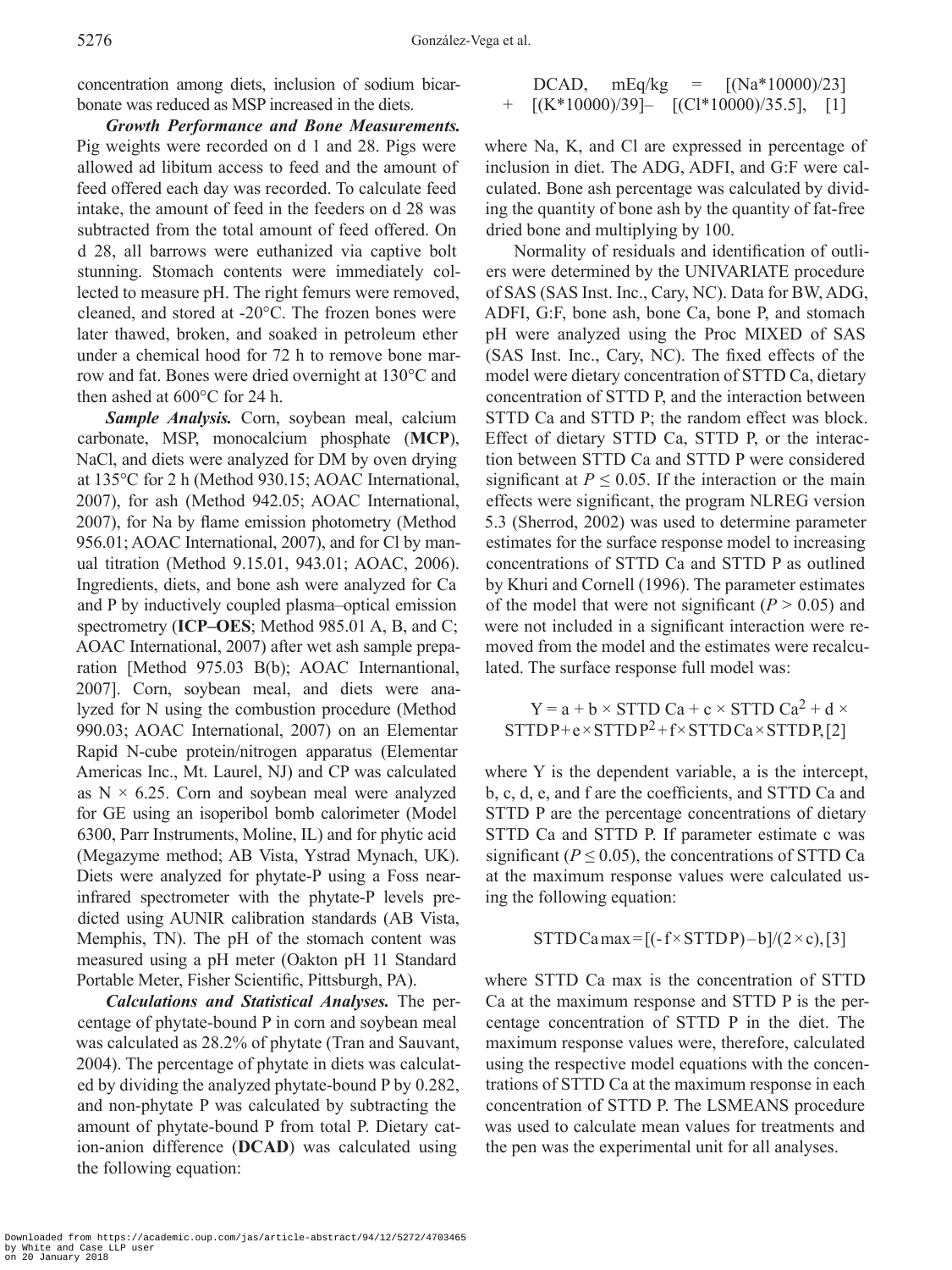#### *Experiment 2. Ca and P Balance*

*Animals, Diets, and Feeding.* One hundred and twenty pigs (initial average BW:  $29.45 \pm 2.15$  kg) were randomly allotted to 20 diets in 6 blocks with 1 pig per diet in each block using a  $4 \times 5$  factorial design. The 20 diets used in Exp. 1 were also used in Exp. 2, and the amount of each diet that was needed for both experiments was mixed in 1 batch. Pigs were housed individually in metabolism crates that were equipped with a slatted floor, a feeder, and a nipple drinker. Pigs had free access to water throughout the experiment. Each crate had a screen floor for fecal collection and a urine pan with a urine bucket for total urine collection.

Pigs were fed 3 times the daily maintenance energy requirement (i.e., 197 kcal of ME/kg BW $^{0.60}$ ; NRC, 2012). The daily allotments of feed were divided into 2 equal meals and provided at 0800 and 1700 h. Pigs were fed each diet for 13 d, the initial 5 d were an adaptation period to the diets and fecal samples were collected quantitatively from the feed provided from d 6 to 11 using the marker-to-marker approach (Adeola, 2001). The beginning of fecal collections was marked by adding a color marker (indigo carmine) to the morning meal on d 6, and the conclusion of fecal collection was marked by adding ferric oxide to the morning meal on d 11. Urine samples were collected every morning from d 6 to d 11 and 50 mL of 6*N* HCl was added to each bucket after they were emptied. Fecal samples and 20% of the collected urine were stored at -20°C immediately after collection. Orts collected during the collection period were dried in a forced-air oven at 65°C and feed intake was calculated by subtracting the orts from feed allowance. Blood samples were collected on d 1 and d 13 by jugular venipuncture. Samples were immediately centrifuged and plasma samples were collected and stored at -20°C for Ca and P analysis.

*Sample Analysis and Statistical Analyses.* Fecal samples were dried in a forced-air oven at 65°C and ground in a Wiley mill (model 4; Thomas Scientific, Swedesboro, NJ) using a 1-mm screen. Fecal samples were analyzed for DM as explained for Exp. 1. Fecal and urine samples were analyzed for Ca and P as explained for Exp. 1. Plasma samples were analyzed for Ca and P (Method 968.08 D(b); AOAC International, 2007). Values for retention of Ca and P were calculated as explained by González-Vega et al. (2013). Data were analyzed using PROC MIXED of SAS and parameter estimates for the surface response model to increasing levels of STTD Ca and STTD P were determined as explained for Exp. 1. For the urine Ca output and urine P output data, the surface response full model was:

 $Y = a + b \times STTD$  Ca + c  $\times STTD$  Ca<sup>2</sup> +  $d \times$  STTD P + e  $\times$  STTD P<sup>2</sup> + f  $\times$  STTD Ca  $\times$ 

STTD  $P + g \times$  STTD Ca<sup>2</sup>  $\times$  STTD  $P + h \times$  STTD  $Ca \times STTD$   $P^2 + i \times STTD$   $Ca^2 \times STTD$   $P^2$ , [4]

where Y is the dependent variable, a is the intercept, b, c, d, e, f, g, h, and i are the coefficients, STTD Ca and STTD P are the percentage concentrations of dietary STTD Ca and STTD P. The concentrations of STTD Ca at the maximum or minimum response values were calculated using the following equation:

$$
\text{STTDCamax/min} = [-(\text{h} \times \text{STTDP}^2 + \text{f} \times \text{STTD}^2 + \text{g} \times \text{STTDP}^2 + \text{g} \times \text{STTDP} + c)], [5]
$$

where STTD Ca max/min is the percentage concentration of STTD Ca at the maximum or minimum response and STTD P is the percentage concentration of STTD P in the diet. The maximum or minimum response values were, therefore, calculated using the respective model equations with the concentrations of STTD Ca at the maximum or minimum response in each concentration of STTD P. Pig was the experimental unit for all analyses.

### **RESULTS**

## *Experiment 1: Requirements for Digestible Ca to Maximize Growth Performance and Bone Ash*

All pigs consumed their diets without apparent problems, but 1 gilt and 1 barrow fed the diet containing 0.13% STTD Ca and 0.47% STTD P died from blocks 3 and 4, respectively. The ADG, ADFI, and G:F of the pen for these pigs were adjusted (Lindemann and Kim, 2007). However, values for bone ash, bone Ca, and bone P from the dead barrow were missing.

The maximum BW, ADG, ADFI, and G:F at different dietary concentrations of STTD Ca and STTD P were predicted from the least squares means (Table 4). The predicted maximum BW at STTD P concentrations of 0.15, 0.31, 0.39, and 0.47% was 46.0, 49.0, 49.9, and 50.5 kg at STTD Ca concentrations of 0.14, 0.35, 0.45, and 0.56%, respectively. These values correspond to STTD Ca:STTD P ratios of 0.93:1, 1.13:1, 1.15:1, and 1.19:1 (Fig. 1). The predicted maximum ADG at STTD P concentrations of 0.15, 0.31, 0.39, and 0.47% was 0.76, 0.87, 0.90, and 0.92 kg at STTD Ca concentrations of 0.12, 0.36, 0.47, and 0.59%, respectively, which correspond to STTD Ca:STTD P ratios of 0.80:1, 1.16:1, 1.21:1, and 1.26:1 (Fig. 2). The predicted maximum ADFI at the 4 STTD P concentrations was 1.80, 1.90, 1.89, and 1.85 kg at STTD Ca concentrations of 0.14, 0.33, 0.43, and 0.52%, respectively, and these values correspond to STTD Ca:STTD P ratios of 0.93:1, 1.06:1, 1.10:1, and 1.11:1 (Fig. 3). The predicted max-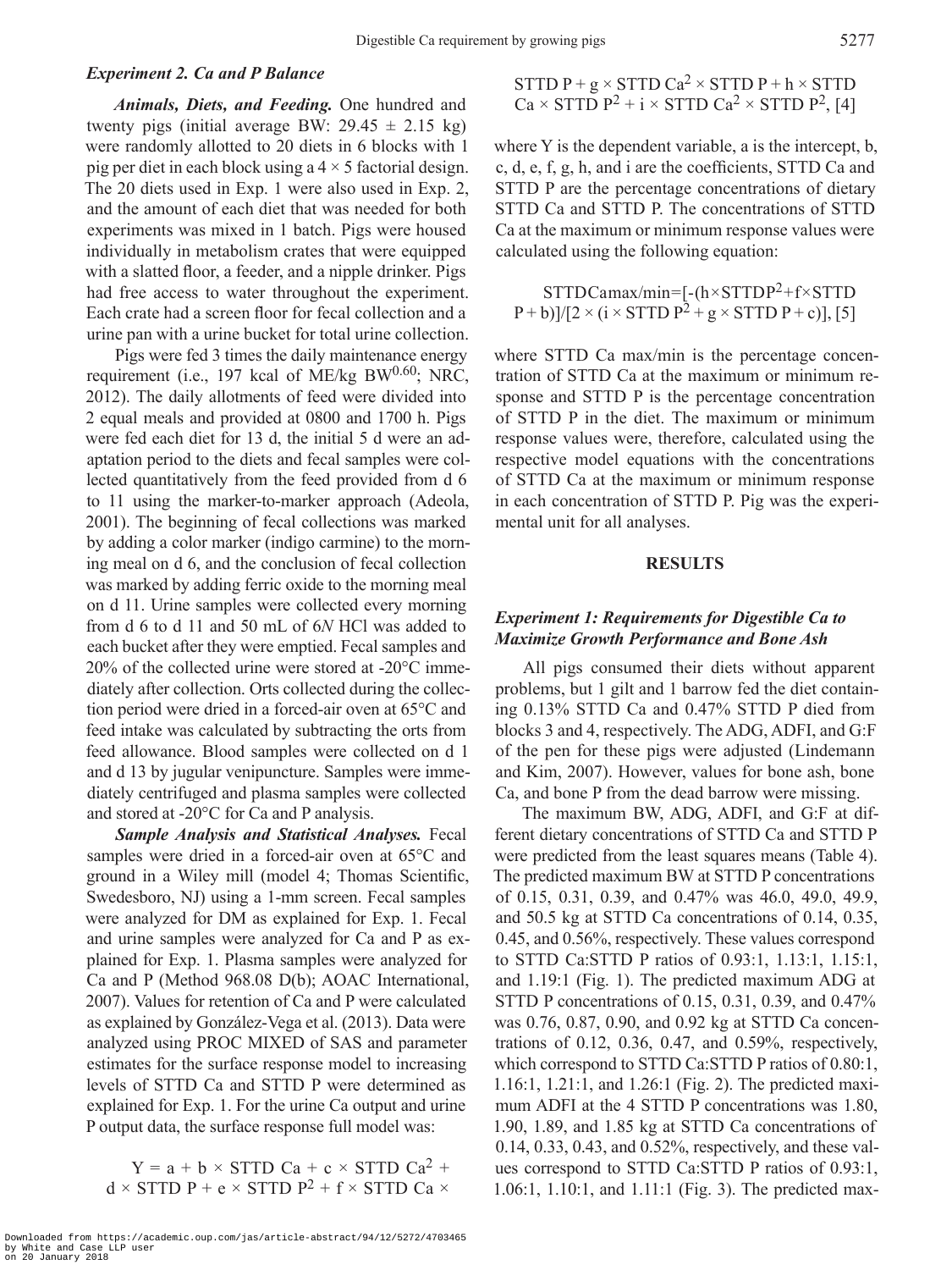**Table 4.** Least squares means for BW at d 28, and ADG, ADFI, and G:F from d 1 to 28 in pigs fed diets containing from 0.13 to 0.72% standardized total tract digestible (STTD) Ca and from 0.15 to 0.47% STTD P, Exp.  $1<sup>1</sup>$ 

|                  | STTD Ca, % |       |       |       |       |  |  |  |
|------------------|------------|-------|-------|-------|-------|--|--|--|
| Item             | 0.13       | 0.27  | 0.42  | 0.57  | 0.72  |  |  |  |
| BW, $kg2,3$      |            |       |       |       |       |  |  |  |
| 0.15% STTD P     | 46.96      | 44.98 | 42.69 | 41.15 | 35.89 |  |  |  |
| 0.31% STTD P     | 47.03      | 48.68 | 50.17 | 49.28 | 44.47 |  |  |  |
| 0.39% STTD P     | 46.13      | 48.53 | 48.43 | 48.89 | 48.53 |  |  |  |
| 0.47% STTD P     | 45.42      | 49.89 | 49.05 | 50.84 | 49.36 |  |  |  |
| ADG, $kg4,5$     |            |       |       |       |       |  |  |  |
| 0.15% STTD P     | 0.80       | 0.72  | 0.64  | 0.58  | 0.41  |  |  |  |
| 0.31% STTD P     | 0.80       | 0.86  | 0.90  | 0.88  | 0.71  |  |  |  |
| 0.39% STTD P     | 0.78       | 0.85  | 0.85  | 0.86  | 0.86  |  |  |  |
| 0.47% STTD P     | 0.69       | 0.89  | 0.86  | 0.93  | 0.89  |  |  |  |
| ADFI, $kg6,7$    |            |       |       |       |       |  |  |  |
| 0.15% STTD P     | 1.82       | 1.74  | 1.66  | 1.54  | 1.35  |  |  |  |
| 0.31% STTD P     | 1.81       | 1.88  | 1.98  | 1.90  | 1.61  |  |  |  |
| 0.39% STTD P     | 1.79       | 1.88  | 1.82  | 1.79  | 1.78  |  |  |  |
| 0.47% STTD P     | 1.59       | 1.85  | 1.79  | 1.85  | 1.85  |  |  |  |
| G:F, kg:kg $8,9$ |            |       |       |       |       |  |  |  |
| $0.15\%$ STTD P  | 0.44       | 0.41  | 0.39  | 0.38  | 0.30  |  |  |  |
| 0.31% STTD P     | 0.44       | 0.46  | 0.46  | 0.46  | 0.44  |  |  |  |
| 0.39% STTD P     | 0.43       | 0.45  | 0.47  | 0.48  | 0.49  |  |  |  |
| 0.47% STTD P     | 0.43       | 0.48  | 0.48  | 0.50  | 0.48  |  |  |  |

1Data are least square means of 6 observations.

2Results indicated that BW at different combinations of STTD Ca and STTD P can be described by the following model:  $41.8265 - 3.30995 \times Ca$  $28.9672 \times Ca^2 + 35.4607 \times P - 77.1011 \times P^2 + 76.0425 \times Ca \times P (P < 0.001).$ 

<sup>3</sup>Standard error of the within treatments least squared means  $= 1.37$ .

4Results indicated that ADG at different combinations of STTD Ca and STTD P can be described by the following model:  $0.61476 - 0.20212 \times Ca$  $0.98679 \times Ca^2 + 1.36823 \times P - 3.10677 \times P^2 + 2.92181 \times Ca \times P (P \le 0.001).$ 

<sup>5</sup>Standard error of the within treatments least squared means =  $0.04$ .

6Results indicated that ADFI at different combinations of STTD Ca and STTD P can be described by the following model:  $1.5745 - 0.1117 \times Ca$  $1.41036 \times Ca^2 + 2.01723 \times P - 4.76539 \times P^2 + 3.36731 \times Ca \times P (P < 0.001).$ 

<sup>7</sup>Standard error of the within treatments least squared means =  $0.08$ .

8Results indicated that G:F at different combinations of STTD Ca and STTD P can be described by the following model: 0.3896- 0.09482  $\times$  Ca- $0.26695 \times Ca^2 + 0.35043 \times P - 0.77095 \times P^2 + 0.95727 \times Ca \times P (P \le 0.001)$ .

<sup>9</sup>Standard error of the within treatments least squared means  $= 0.02$ .

imum G:F at the 4 STTD P concentrations was 0.43, 0.46, 0.48, and 0.50 kg/kg at STTD Ca concentrations of 0.09, 0.38, 0.52, and 0.67%, respectively, which correspond to STTD Ca:STTD P ratios of 0.60:1, 1.23:1, 1.33:1, and 1.43:1 (Fig. 4).

The maximum bone ash, bone Ca, and bone P at different dietary concentrations of STTD Ca and STTD P were predicted from the least squares means (Table 5). The predicted maximum bone ash at STTD P concentrations of 0.15, 0.31, 0.39, and 0.47% was 14.5, 21.0, 23.1, and 24.5 g at STTD Ca concentrations of 0.41, 0.56, 0.64, and 0.72%, respectively. These values correspond to STTD Ca:STTD P ratios of



**Figure 1.** Predicted values, based on the interaction between Ca and P  $(P < 0.001)$ , for BW at d 28 in pigs fed diets containing from 0.13 to 0.72% standardized total tract digestible (STTD) Ca and from 0.15 to 0.47% STTD P. The predicted maximum BW at STTD P concentrations of 0.15, 0.31, 0.39, and 0.47% were 46.0, 49.0, 49.9, and 50.5 kg at STTD Ca concentrations of 0.14, 0.35, 0.45, and 0.56%, respectively. These values correspond to STTD Ca:STTD P ratios of 0.93:1, 1.13:1, 1.15:1, and 1.19:1.



**Figure 2.** Predicted values, based on the interaction between Ca and  $P (P < 0.001)$ , for average daily gain (ADG) from d 1 to 28 in pigs fed diets containing from 0.13 to 0.72% standardized total tract digestible (STTD) Ca and from 0.15 to 0.47% STTD P. The predicted maximum ADG at STTD P concentrations of 0.15, 0.31, 0.39, and 0.47% were 0.76, 0.87, 0.90, and 0.92 kg at STTD Ca concentrations of 0.12, 0.36, 0.47, and 0.59%, respectively. These values correspond to STTD Ca:STTD P ratios of 0.80:1, 1.16:1, 1.21:1, and 1.26:1.



**Figure 3.** Predicted values, based on the interaction between Ca and  $P (P < 0.001)$ , for average daily feed intake (ADFI) from d 1 to 28 in pigs fed diets containing from 0.13 to 0.72% standardized total tract digestible (STTD) Ca and from 0.15 to 0.47% STTD P. The predicted maximum ADFI at STTD P concentrations of 0.15, 0.31, 0.39, and 0.47% were 1.80, 1.90, 1.89, and 1.85 kg at STTD Ca concentrations of 0.14, 0.33, 0.43, and 0.52%, respectively. These values correspond to STTD Ca:STTD P ratios of 0.93:1, 1.06:1, 1.10:1, and 1.11:1.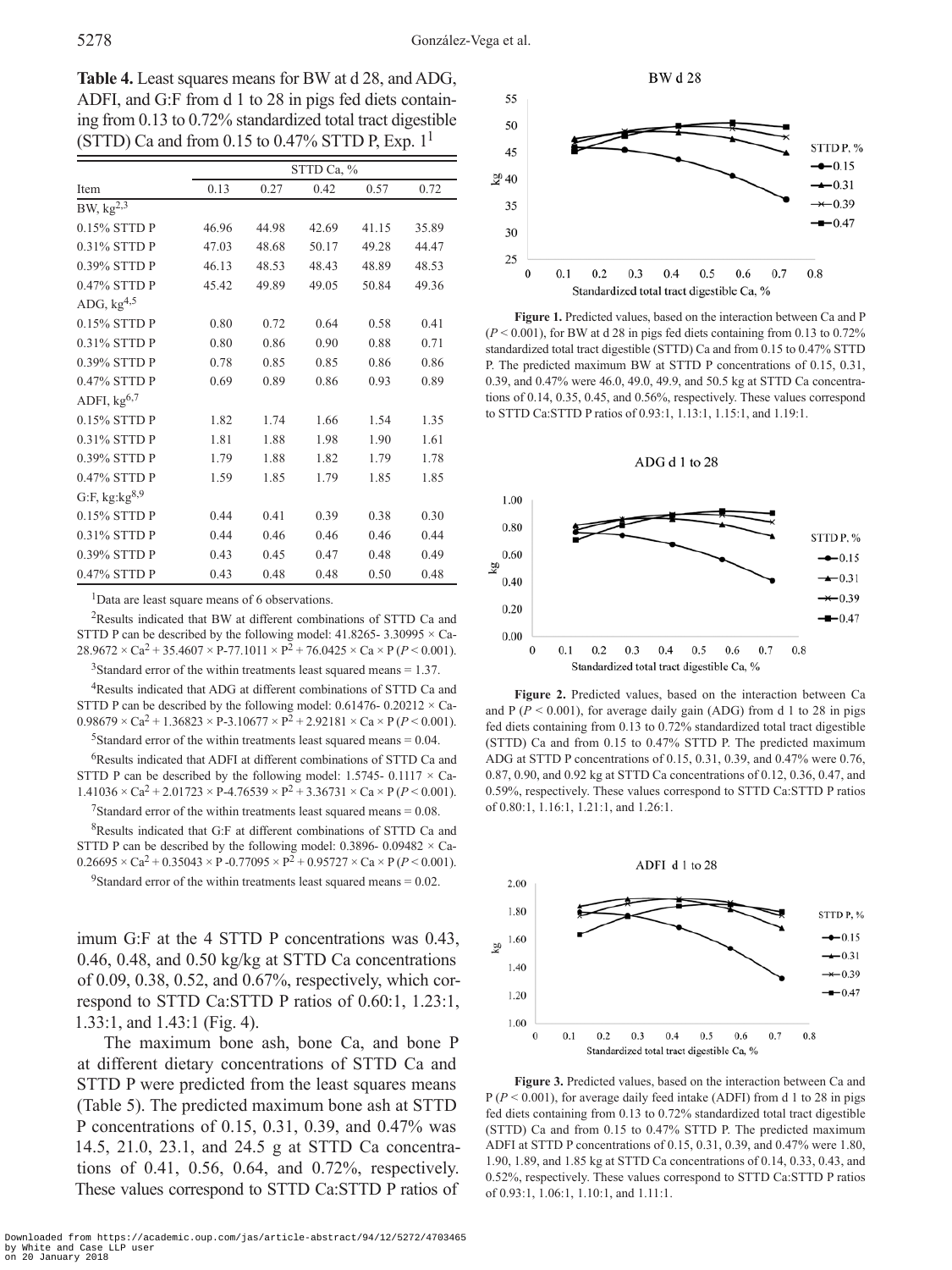

**Figure 4.** Predicted values, based on the interaction between Ca and P ( $P < 0.001$ ), for gain to feed ratio (G:F) from d 1 to 28 in pigs fed diets containing from 0.13 to 0.72% standardized total tract digestible (STTD) Ca and from 0.15 to 0.47% STTD P. The predicted maximum G:F ratio at STTD P concentrations of 0.15, 0.31, 0.39, and 0.47% were 0.43, 0.46, 0.48, and 0.50 kg/kg at STTD Ca concentrations of 0.09, 0.38, 0.52, and 0.67%, respectively. These values correspond to STTD Ca:STTD P ratios of 0.60:1, 1.23:1, 1.33:1, and 1.43:1.



**Figure 5.** Predicted values, based on the interaction between Ca and P  $(P < 0.001)$ , for bone ash (g) in pigs fed diets containing from 0.13 to 0.72% standardized total tract digestible (STTD) Ca and from 0.15 to 0.47% STTD P. The predicted maximum bone ash at STTD P concentrations of 0.15, 0.31, 0.39, and 0.47% were 14.5, 21.0, 23.1, and 24.5 g at STTD Ca concentrations of 0.41, 0.56, 0.64, and 0.72%, respectively. These values correspond to STTD Ca:STTD P ratios of 2.73:1, 1.81:1, 1.64:1, and 1.53:1.



**Figure 6.** Predicted values, based on the interaction between Ca and P  $(P < 0.001)$ , for bone Ca (g) in pigs fed diets containing from 0.13 to 0.72% standardized total tract digestible (STTD) Ca and from 0.15 to 0.47% STTD P. The predicted maximum bone Ca at STTD P concentrations of 0.15, 0.31, 0.39, and 0.47% were 5.7, 8.2, 9.1, and 9.6 g at STTD Ca concentrations of 0.42, 0.57, 0.65, and 0.73%, respectively. These values correspond to STTD Ca:STTD P ratios of 2.80:1, 1.84:1, 1.67:1, and 1.55:1.

|                     |                   | STTD Ca, % |        |       |       |  |  |  |  |  |
|---------------------|-------------------|------------|--------|-------|-------|--|--|--|--|--|
| Item                | 0.13              | 0.27       | 0.42   | 0.57  | 0.72  |  |  |  |  |  |
| Bone ash, $g^{2,3}$ |                   |            |        |       |       |  |  |  |  |  |
| 0.15% STTD P        | 12.49             | 13.48      | 12.95  | 13.11 | 11.63 |  |  |  |  |  |
| 0.31% STTD P        | 13.59             | 17.44      | 21.76  | 21.71 | 19.49 |  |  |  |  |  |
| 0.39% STTD P        | 12.98             | 15.71      | 21.14  | 23.86 | 22.02 |  |  |  |  |  |
| 0.47% STTD P        | 12.44             | 18.56      | 20.29  | 23.67 | 24.37 |  |  |  |  |  |
| Bone Ca, $g^{4,5}$  |                   |            |        |       |       |  |  |  |  |  |
| 0.15% STTD P        | 4.80              | 5.30       | 5.13   | 5.14  | 4.63  |  |  |  |  |  |
| 0.31% STTD P        | 5.16              | 6.76       | 8.49   | 8.47  | 7.65  |  |  |  |  |  |
| 0.39% STTD P        | 5.02              | 6.12       | 8.20   | 9.24  | 8.74  |  |  |  |  |  |
| 0.47% STTD P        | 4.82              | 7.26       | 7.95   | 9.32  | 9.58  |  |  |  |  |  |
| Bone P, $g^{6,7}$   |                   |            |        |       |       |  |  |  |  |  |
| 0.15% STTD P        | 2.32              | 2.51       | 2.41   | 2.37  | 2.10  |  |  |  |  |  |
| 0.31% STTD P        | 2.53              | 3.29       | 4.09   | 4.03  | 3.57  |  |  |  |  |  |
| 0.39% STTD P        | 2.47              | 2.95       | 3.93   | 4.42  | 4.11  |  |  |  |  |  |
| 0.47% STTD P        | 2.35              | 3.53       | 3.82   | 4.46  | 4.55  |  |  |  |  |  |
| Ca:P in bone        |                   |            |        |       |       |  |  |  |  |  |
| 0.15% STTD P        | 2.07              | 2.11       | 2.13   | 2.17  | 2.20  |  |  |  |  |  |
| 0.31% STTD P        | 2.04              | 2.05       | 2.08   | 2.10  | 2.14  |  |  |  |  |  |
| 0.39% STTD P        | 2.03              | 2.07       | 2.09   | 2.09  | 2.13  |  |  |  |  |  |
| 0.47% STTD P        | 2.05              | 2.06       | 2.08   | 2.09  | 2.11  |  |  |  |  |  |
| Stomach pH7, 8,9    | 2.27 <sub>b</sub> | 2.86a      | 2.73ab | 3.19a | 3.07a |  |  |  |  |  |

a,bWithin a row, means without a common superscript differ  $(P < 0.05)$ . <sup>1</sup>Data are least square means of 6 observations.

2Results indicated that bone ash at different combinations of STTD Ca and STTD P can be described by the following model:  $2.9550 + 20.3139 \times Ca$  $38.5764 \times Ca^2 + 48.1313 \times P - 95.6806 \times P^2 + 75.0046 \times Ca \times P (P < 0.001)$ .

<sup>3</sup>Standard error of the within treatments least squared means =  $1.15$ .

4Results indicated that bone Ca at different combinations of STTD Ca and STTD P can be described by the following model:  $1.2282 + 8.2355 \times Ca$  $15.0966 \times Ca^2 + 17.3926 \times P - 34.9669 \times P^2 + 29.1245 \times Ca \times P (P \le 0.001).$ <sup>5</sup>Standard error of the within treatments least squared means =  $0.46$ .

6Results indicated that bone P at different combinations of STTD Ca and STTD P can be described by the following model:  $0.5601 + 3.7735 \times Ca 7.3960 \times Ca^2 + 8.8805 \times P - 17.5142 \times P^2 + 14.2338 \times Ca \times P (P < 0.001).$ 

<sup>7</sup>Standard error of the within treatments least squared means =  $0.22$ . <sup>8</sup>Concentration of STTD Ca in diet affect  $(P < 0.016)$  pH in stomach. <sup>9</sup>Standard error of means  $= 0.24$ .

2.73:1, 1.81:1, 1.64:1, and 1.53:1 (Fig. 5). The predicted maximum bone Ca and bone P at STTD P concentrations of 0.15, 0.31, 0.39, and 0.47% were 5.7, 8.2, 9.1, and 9.6 g Ca at STTD Ca concentrations of 0.42, 0.57, 0.65, and 0.73%, and 2.7, 3.9, 4.3, and 4.6 g P at STTD Ca concentrations of  $0.40, 0.55, 0.63$ , and  $0.71\%$ , respectively. These values correspond to STTD Ca:STTD P ratios of 2.80:1, 1.84:1, 1.67:1, and 1.55:1 for bone Ca (Fig. 6) and 2.67:1, 1.77:1, 1.62:1, and 1.51:1 for bone P (Fig. 7). The stomach pH was less ( $P = 0.016$ ) in pigs fed the diet containing 0.13% STTD Ca than in pigs fed diets containing 0.27, 0.57, or 0.72% STTD Ca, but not different from the pH of the diet containing 0.42% STTD Ca.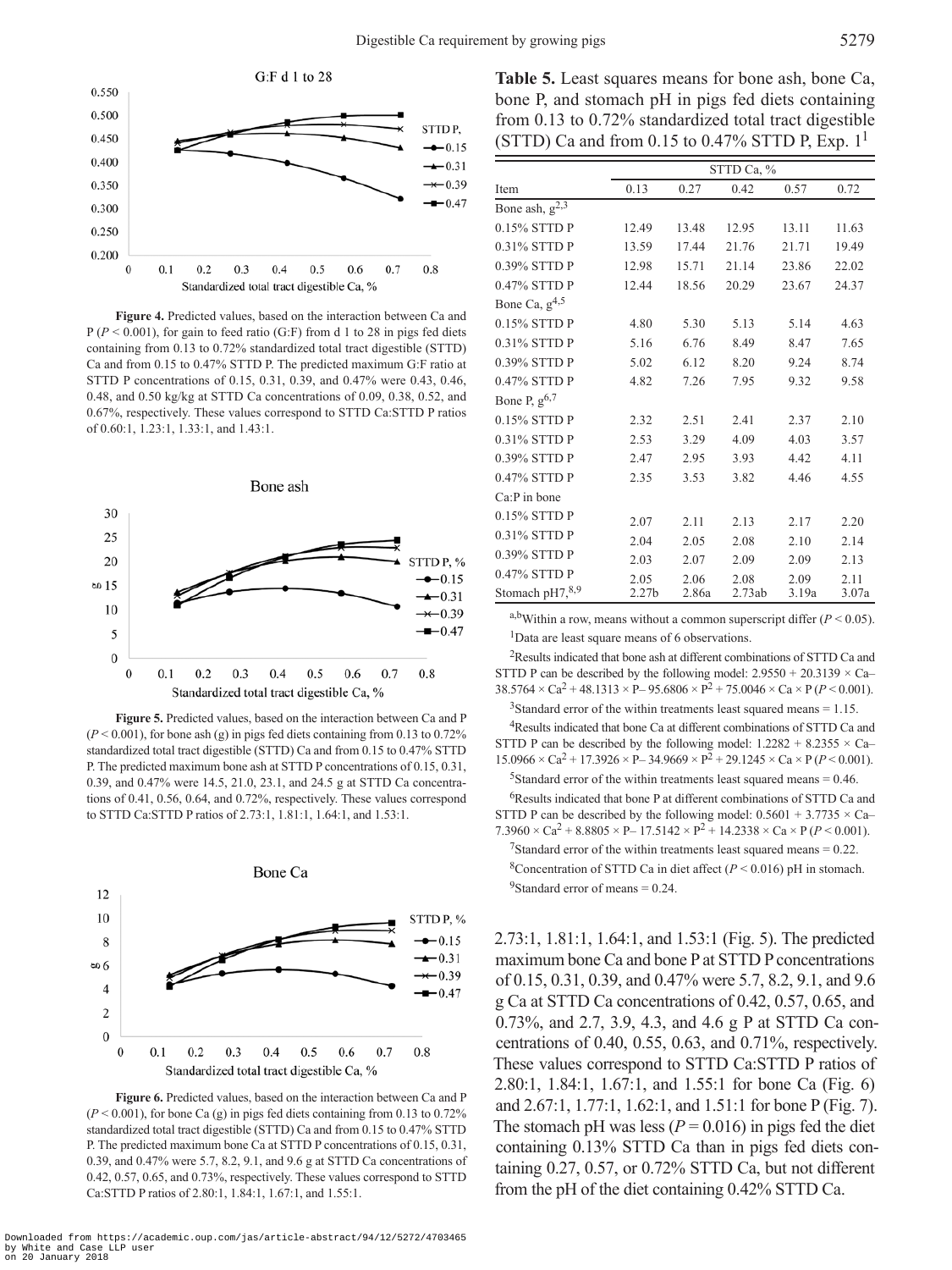

**Figure 7.** Predicted values, based on the interaction between Ca and P  $(P < 0.001)$ , for bone P (g) in pigs fed diets containing from 0.13 to 0.72% standardized total tract digestible (STTD) Ca and from 0.15 to 0.47% STTD P. The predicted maximum bone P at STTD P concentrations of 0.15, 0.31, 0.39, and 0.47% were 2.7, 3.9, 4.3, and 4.6 g at STTD Ca concentrations of 0.40, 0.55, 0.63, and 0.71%, respectively. These values correspond to STTD Ca:STTD P ratios of 2.67:1, 1.77:1, 1.62:1, and 1.51:1.

### *Experiment 2. Ca and P Balance*

Pigs consumed the diets without problems throughout the experiment, but 1 barrow fed the diet containing 0.57% STTD Ca and 0.31% STTD P was euthanized on d 9 of the experiment due to an injured leg. Therefore, this diet had 1 missing observation.

The maximum urine output of Ca and P and the maximum retention of Ca and P at different dietary concentrations of STTD Ca and STTD P were predicted from the least squares means (Table 6). The predicted maximum urine Ca output at 0.15% STTD P was 8.8 g/d at STTD Ca concentration of 0.64%, which correspond to STTD Ca:STTD P ratio of 4.27:1 (Fig. 8). However, the predicted minimum urine Ca output at STTD P concentrations of 0.31, 0.39, and 0.47% were 0.4, -0.3, and 0.2 g/d at



**Figure 8.** Predicted values, based on the interaction between Ca and P (*P* < 0.001), for urine Ca output (g/d) in pigs fed diets containing from 0.13 to 0.72% standardized total tract digestible (STTD) Ca and from 0.15 to 0.47% STTD P. The predicted maximum urine Ca output at STTD P concentrations of 0.15% was 8.8 g/d at STTD Ca concentrations of 0.64%, which correspond to STTD Ca:STTD P ratios of 4.27:1. However, the predicted minimum urine Ca output at STTD P concentrations of 0.31, 0.39, and 0.47% were 0.4, -0.3, and 0.2 g/d at STTD Ca concentrations of 0.24, 0.29, and 0.29%, respectively. These values correspond to STTD Ca:STTD P ratios of 0.77:1, 0.74:1, and 0.62:1.

Table 6. Least squares means for retention of Ca and P in pigs fed diets containing from 0.13 to 0.72% standardized total tract digestible (STTD) Ca and from 0.15 to 0.47% STTD P, Exp.  $2<sup>1</sup>$ 

|                                          | STTD Ca, % |       |      |      |      |  |  |  |
|------------------------------------------|------------|-------|------|------|------|--|--|--|
| Item                                     | 0.13       | 0.27  | 0.42 | 0.57 | 0.72 |  |  |  |
| Urine Ca output, $g/d^{2,3}$             |            |       |      |      |      |  |  |  |
| 0.15% STTD P                             | 1.30       | 6.12  | 7.73 | 8.78 | 9.13 |  |  |  |
| 0.31% STTD P                             | 0.22       | 0.31  | 1.93 | 4.16 | 8.73 |  |  |  |
| 0.39% STTD P                             | 0.89       | 0.39  | 0.61 | 1.64 | 5.90 |  |  |  |
| 0.47% STTD P                             | 0.28       | 0.30  | 0.46 | 1.07 | 3.13 |  |  |  |
| Urine P output, $g/d^{4,5}$              |            |       |      |      |      |  |  |  |
| 0.15% STTD P                             | 0.28       | 0.13  | 0.16 | 0.20 | 0.15 |  |  |  |
| 0.31% STTD P                             | 7.79       | 3.29  | 0.50 | 0.47 | 0.42 |  |  |  |
| 0.39% STTD P                             | 8.45       | 6.85  | 3.76 | 2.33 | 0.71 |  |  |  |
| 0.47% STTD P                             | 14.83      | 10.03 | 5.95 | 3.57 | 1.17 |  |  |  |
| Retention of Ca in the body, $g/d^{6,7}$ |            |       |      |      |      |  |  |  |
| 0.15% STTD P                             | 0.94       | 2.39  | 3.77 | 4.17 | 5.13 |  |  |  |
| 0.31% STTD P                             | 1.26       | 3.23  | 5.00 | 6.44 | 6.67 |  |  |  |
| 0.39% STTD P                             | 0.90       | 3.22  | 5.45 | 6.99 | 7.63 |  |  |  |
| 0.47% STTD P                             | 1.11       | 3.00  | 5.28 | 6.92 | 8.38 |  |  |  |
| Retention of P in the body, $g/d^{8,9}$  |            |       |      |      |      |  |  |  |
| $0.15\%$ STTD P                          | 1.86       | 1.55  | 1.36 | 1.21 | 0.87 |  |  |  |
| 0.31% STTD P                             | 2.21       | 2.53  | 3.15 | 2.95 | 2.45 |  |  |  |
| 0.39% STTD P                             | 2.76       | 2.71  | 3.37 | 3.33 | 3.35 |  |  |  |
| 0.47% STTD P                             | 2.37       | 2.88  | 3.53 | 3.79 | 3.87 |  |  |  |

<sup>1</sup>Data are least square means of 6 observations.

2Results indicated that urine Ca output at different combinations of STTD Ca and STTD P can be described by the following model:- 11.2788 + 133.541 × Ca- 154.747 × Ca<sup>2</sup> + 76.1041 × P– 104.612 × P<sup>2</sup>– 830.115 × Ca ×  $P + 1084.04 \times Ca^2 \times P + 1124.03 \times Ca \times P^2 - 1541.08 \times Ca^2 \times P2 (P \le 0.001).$ <sup>3</sup>Standard error of the within treatments least squared means =  $0.72$ . 4Results indicated that urine P output at different combinations of STTD Ca and STTD P can be described by the following model:- 14.6788 + 70.134  $\times$  Ca– 68.942  $\times$  Ca<sup>2</sup> + 121.048  $\times$  P– 124.258  $\times$  P<sup>2</sup>– 622.705  $\times$  Ca  $\times$  P +  $631.354 \times Ca^2 \times P + 917.568 \times Ca \times P2 - 1026.05 \times Ca2 \times P2 (P < 0.001)$ . <sup>5</sup>Standard error of the within treatments least squared means =  $0.63$ . 6Results indicated that retention of Ca in the body at different combinations of STTD Ca and STTD P can be described by the following model:- 0.1145  $+ 10.5371 \times Ca- 8.8014 \times Ca^2 - 2.8922 \times P + 20.6228 \times Ca \times P (P < 0.001)$ . <sup>7</sup>Standard error of the within treatments least squared means =  $0.35$ . 8Results indicated that retention of P in the body at different combinations of STTD Ca and STTD P can be described by the following model: 1.7735–  $1.0789 \times Ca-3.9067 \times Ca^2 - 0.0664 \times P + 14.9090 \times Ca \times P (P \le 0.001).$ <sup>9</sup>Standard error of the within treatments least squared means  $= 0.23$ .

STTD Ca concentrations of 0.24, 0.29, and 0.29%, respectively, which correspond to STTD Ca:STTD P ratios of 0.77:1, 0.74:1, and 0.62:1. The predicted minimum urine P output at STTD P concentrations of 0.15, 0.31, and 0.39% were 0.0, 0.2, and 0.7 g/d at STTD Ca concentrations of 0.49, 0.62, and 0.78%, respectively, which correspond to STTD Ca:STTD P ratios of 3.27:1, 2.00:1, and 2.00:1, respectively (Fig. 9). The values for minimum urine P output at 0.47% STTD P was not estimated due to a nearly linear response. The predicted maximum retention of Ca in the body at STTD P concentrations of 0.15, 0.31, 0.39, and 0.47% were 4.7, 7.1, 8.6, and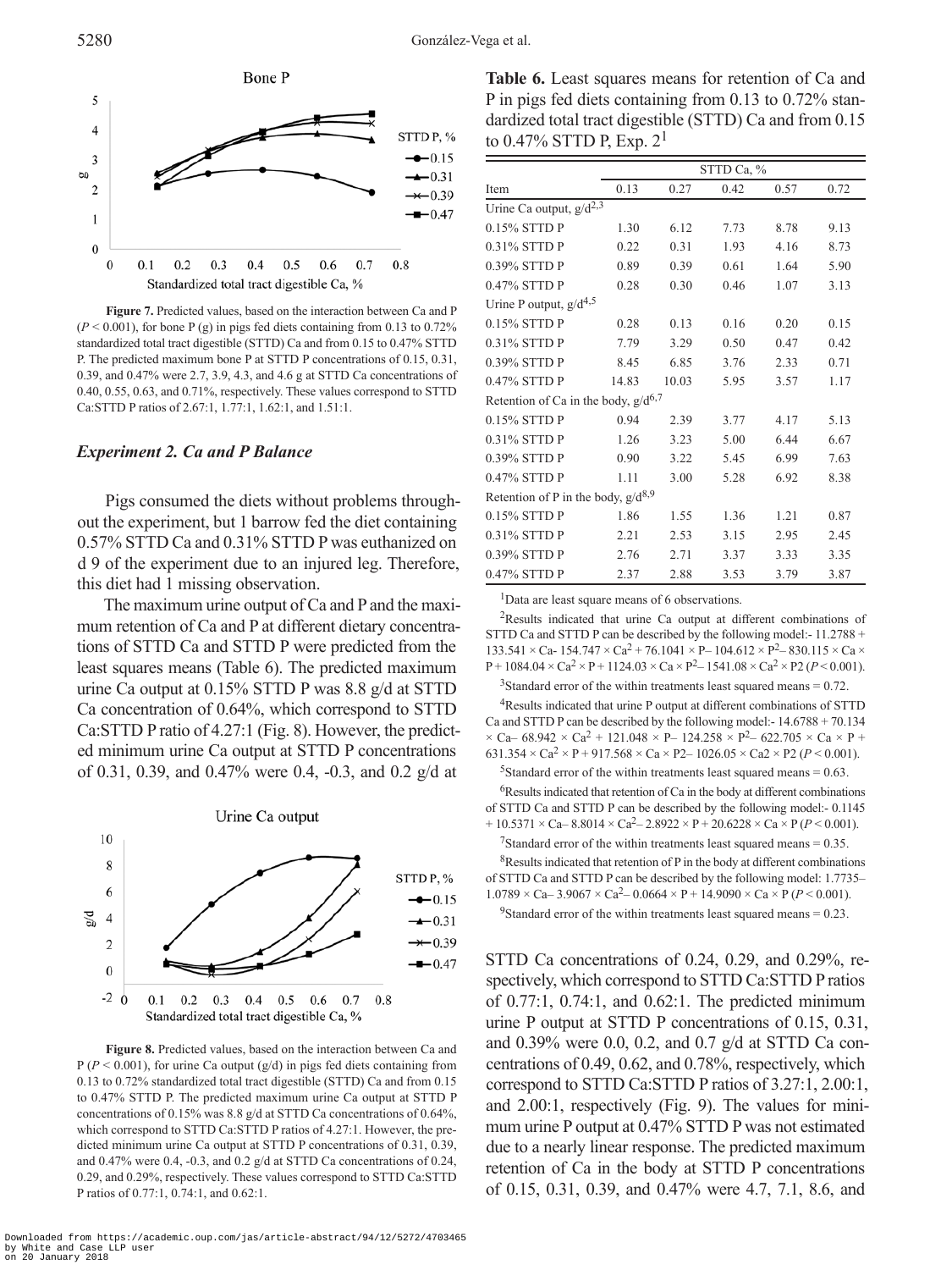

**Figure 9.** Predicted values, based on the interaction between Ca and P  $(P < 0.001)$ , for urine P output  $(g/d)$  in pigs fed diets containing from 0.13 to 0.72% standardized total tract digestible (STTD) Ca and from 0.15 to 0.47% STTD P. The predicted minimum urine P output at STTD P concentrations of 0.15, 0.31, and 0.39% were 0.0, 0.2, and 0.7 g/d at STTD Ca concentrations of 0.49, 0.62, and 0.78%, respectively. These values correspond to STTD Ca:STTD P ratios of 3.27:1, 2.00:1, and 2.00:1. The values for minimum urine P output at 0.47% STTD P was not estimated due to a nearly linear response.



**Figure 10.** Predicted values, based on the interaction between Ca and P  $(P < 0.001)$ , for retention of Ca in the body  $(g/d)$  in pigs fed diets containing from 0.13 to 0.72% standardized total tract digestible (STTD) Ca and from 0.15 to 0.47% STTD P. The predicted maximum retention of Ca in the body at STTD P concentrations of 0.15, 0.31, 0.39, and 0.47% were 4.7, 7.1, 8.6, and 10.2 g/d at STTD Ca concentrations of 0.77, 0.96, 1.06, and 1.15%, respectively. These values correspond to STTD Ca:STTD P ratios of 5.13:1, 3.10:1, 2.72:1, and 2.45:1. These STTD Ca concentrations needed to maximize retention of Ca in the body were extrapolations of the model.



**Figure 11.** Predicted values, based on the interaction between Ca and  $P (P < 0.001)$ , for retention of P in the body (g/d) in pigs fed diets containing from 0.13 to 0.72% standardized total tract digestible (STTD) Ca and from 0.15 to 0.47% STTD P. The predicted maximum retention of P in the body at STTD P concentrations of 0.15, 0.31, 0.39, and 0.47% were 1.8, 2.6, 3.2, and 4.0 g/d at STTD Ca concentrations of 0.15, 0.45, 0.61, and 0.76%, respectively. These values correspond to STTD Ca:STTD P ratios of 1.00:1, 1.46:1, 1.55:1, and 1.61:1.

**Table 7.** Least squares means for Ca and P in plasma (mg/dL) at d13 in pigs fed diets containing from 0.13 to 0.72% standardized total tract digestible (STTD) Ca and from 0.15 to 0.47% STTD P, Exp.  $2<sup>1</sup>$ 

|                                 | STTD Ca, % |      |      |      |      |  |  |  |  |
|---------------------------------|------------|------|------|------|------|--|--|--|--|
| Item                            | 0.13       | 0.27 | 0.42 | 0.57 | 0.72 |  |  |  |  |
| Plasma Ca, mg/dL <sup>2,3</sup> |            |      |      |      |      |  |  |  |  |
| $0.15\%$ STTD P                 | 10.1       | 11.0 | 12.6 | 12.7 | 14.7 |  |  |  |  |
| $0.31\%$ STTD P                 | 9.4        | 10.3 | 10.2 | 10.9 | 12.5 |  |  |  |  |
| 0.39% STTD P                    | 10.1       | 10.3 | 10.3 | 10.2 | 11.3 |  |  |  |  |
| 0.47% STTD P                    | 10.1       | 10.1 | 10.2 | 10.1 | 10.2 |  |  |  |  |
| Plasma P, mg/d $L^{4,5}$        |            |      |      |      |      |  |  |  |  |
| $0.15\%$ STTD P                 | 15.8       | 17.1 | 14.9 | 12.7 | 9.7  |  |  |  |  |
| $0.31\%$ STTD P                 | 16.7       | 19.2 | 17.6 | 15.4 | 14.5 |  |  |  |  |
| 0.39% STTD P                    | 18.8       | 18.6 | 18.5 | 16.4 | 16.0 |  |  |  |  |
| 0.47% STTD P                    | 19.0       | 16.9 | 17.0 | 18.5 | 18.0 |  |  |  |  |

<sup>1</sup>Data are least square means of 6 observations.

2Results indicated that Ca in plasma at different combinations of STTD Ca and STTD P can be described by the following model:  $10.5277 +$  $10.6516 \times Ca - 13.5555 \times P + 27.7143 \times P^2 - 22.8713 \times Ca \times P (P < 0.001).$ 

 $3$ Standard error of the within treatments least squares means = 0.32.

4Results indicated that P in plasma at different combinations of STTD Ca and STTD P can be described by the following model: 14.7573–  $6.16262 \times Ca + 12.7857 \times P (P = 0.003).$ 

<sup>5</sup>Standard error of the within treatments least squares means  $= 2.59$ .

10.2 g/d at STTD Ca concentrations of 0.77, 0.96, 1.06, and 1.15%, respectively, and these values correspond to STTD Ca:STTD P ratios of 5.13:1, 3.10:1, 2.72:1, and 2.45:1 (Fig. 10). The STTD Ca concentrations needed to maximize retention of Ca in the body were extrapolations of the model. The predicted maximum retention of P in the body at the 4 STTD P concentrations were 1.8, 2.6, 3.2, and 4.0 g/d at STTD Ca concentrations of 0.15, 0.45, 0.61, and 0.76%, respectively, which correspond to STTD Ca:STTD P ratios of 1.00:1, 1.46:1, 1.55:1, and 1.61:1 (Fig. 11).

Calcium in plasma increased  $(P < 0.001)$  in pigs fed diets containing 0.15% STTD P as the concentration of dietary Ca increased, but for pigs fed diets containing 0.31, 0.39, or 0.47% STTD P no change in plasma concentration of Ca was observed as dietary Ca increased (interaction,  $P < 0.001$ ; Table 7). However, P in plasma linearly decreased  $(P = 0.003)$  as the concentration of STTD Ca increased, and linearly increased  $(P = 0.003)$ as the concentration of STTD P increased. Due to the linear response for Ca and P in plasma, maximum values were not estimated.

#### **DISCUSSION**

The concentration of Ca, P, Na, and Cl in corn, calcium carbonate, MSP, MCP, and NaCl were in agreement with reported values (Sauvant et al., 2004; de Blas et al., 2010; Rostagno et al., 2011; NRC, 2012).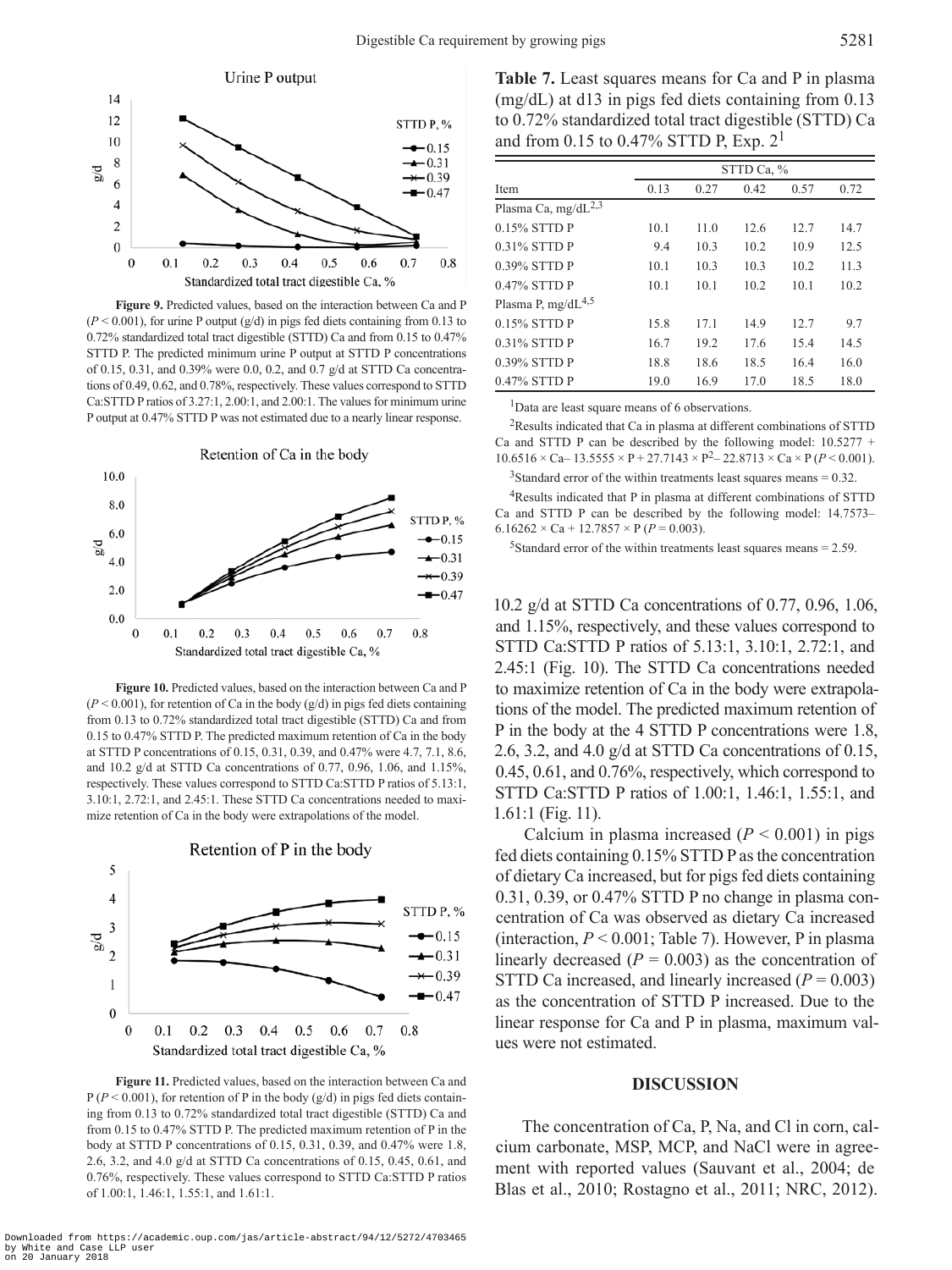The concentration of P, Na, and Cl in soybean meal were close to reported values (Sauvant et al., 2004; de Blas et al., 2010; Rostagno et al., 2011; NRC, 2012), but the concentration of Ca was greater than expected (Sauvant et al., 2004; de Blas et al., 2010; Rostagno et al., 2011; NRC, 2012). However, diets were formulated based on analyzed values for Ca and P in all ingredients and the concentration of Ca, P, Na, and Cl in all diets were, therefore, close to calculated values.

Utilization of Ca and P in the body is dependent on the excess or deficiency of 1 mineral or the other (Crenshaw, 2001), therefore, the ratio between Ca and P needs to be considered in diet formulations. Studies that are designed to determine Ca or P requirements usually are designed to contain a constant dietary concentration of 1 mineral with graded levels of the other mineral, or alternatively, a constant Ca:P ratio may be used. Results obtained from a previous experiment that aimed at determining STTD Ca requirements by 11 to 25 kg pigs, indicated that the ratio between STTD Ca and STTD P was important for maximizing ADG, G:F, the quantity of deposited bone ash, Ca retained, and P retained (González-Vega et al., 2016). Due to the negative effect of increasing the concentration of STTD Ca in diets with a constant concentration of STTD P on ADG and G:F (González-Vega et al., 2016), the current experiments were designed to include 4 concentrations of STTD P and 5 concentrations of STTD Ca, which allowed us to determine requirements of STTD Ca at different concentrations of STTD P.

The fact that increasing concentrations of STTD Ca had a negative effect on growth performance of pigs fed diets containing concentrations of STTD P between 48.4 and 151.6% of the requirement (NRC, 2012), especially at low P concentration, is in agreement with results obtained in our previous study with 11 to 25 kg pigs (González-Vega et al., 2016). The negative effect of increasing dietary Ca on growth performance was also observed in fast-growing Cobb broiler chickens (Hurwitz et al., 1995). This may be caused by formation of Ca-P complexes in the gastrointestinal tract due to excess Ca in diets, which reduces digestibility of P (Clark, 1969; Brink et al., 1992; Stein et al., 2011; González-Vega et al., 2014). However, the negative effect of increasing concentration of STTD Ca on growth performance of pigs was ameliorated as concentration of STTD P increased, which further indicates that the negative effects of high dietary concentrations of STTD Ca may have been caused by reduced P digestibility.

Regardless of the concentration of STTD P in the diet, final BW, ADG, and G:F were less affected by Ca concentrations below the requirement than if Ca was provided above the requirement, which indicates that at low concentrations of dietary Ca, pigs were able to mobilize Ca from Ca stores to compensate for the deficiency of dietary Ca. Theoretically, it could also be possible that the absorption efficiency of Ca increased at the lower dietary Ca concentrations, but the apparent total tract digestibility of Ca was almost constant among treatments (data not shown) indicating that dietary Ca concentration only marginally influenced efficiency of absorption. These results are in agreement with previous reports (Eklou-Kalonji et al., 1999; González-Vega et al., 2016). The implications of the results obtained for growth performance is that the STTD Ca:STTD P ratio is important in diet formulation and excess Ca needs to be avoided because maximum animal growth performance is achieved only if diets are formulated based on the optimum STTD Ca: STTD P ratio.

Results from our study with 11 to 25 kg pigs indicated that the quantity of STTD Ca that was needed to maximize bone ash and retention of Ca was greater than the quantity needed to maximize growth performance (González-Vega et al., 2016). Results obtained from the current experiments support this observation, and these results are also in agreement with data from studies that aimed at determining P requirements in pigs (Ketaren et al., 1993; Partanen et al., 2010; Adeola et al., 2015). It is possible that these responses are a result of the fact that depositions of Ca and P in bones and in soft tissue are independent (Crenshaw, 2001). However, it is also possible that the results for bone ash and Ca retention simply reflect that the pig is able to deposit significantly more Ca and P in bones than what is needed to maximize ADG and G:F. Thus, bones seem to be the default storage site for Ca and P if availability exceeds the requirement to maximize growth performance.

If diets met or exceeded the STTD P requirement (NRC, 2012), the STTD Ca values to maximize ADG and G:F ranged from 0.36 to 0.67%, which corresponded to a STTD Ca:STTD P ratios between 1.16:1 and 1.43:1. However, the STTD Ca values to maximize bone ash, bone Ca, and bone P ranged from 0.55 to 0.73%, which corresponded to a STTD Ca:STTD P ratio between 1.55:1 and 1.77:1. These values are close to the Ca:P ratio in the body, which ranges between 1.25:1 and 1.70:1 for a 50 kg pig (Rymarz et al., 1982; Hendriks and Moughan, 1993; Mahan and Shields, 1998; Wiseman et al., 2009; Pettey et al., 2015).

Requirements for STTD Ca to maximize bone ash were expected to be close to requirements to maximize Ca retention, because 96 to 99% of Ca is believed to be stored in skeletal tissue (Crenshaw, 2001). However, results from Exp. 2 indicated that the STTD Ca values to maximize Ca retention ranged from 0.96 to 1.15%, which corresponded to a STTD Ca:STTD P ratio between 2.45:1 and 3.10:1. There is not a clear explanation for the greater quantities needed to maximize Ca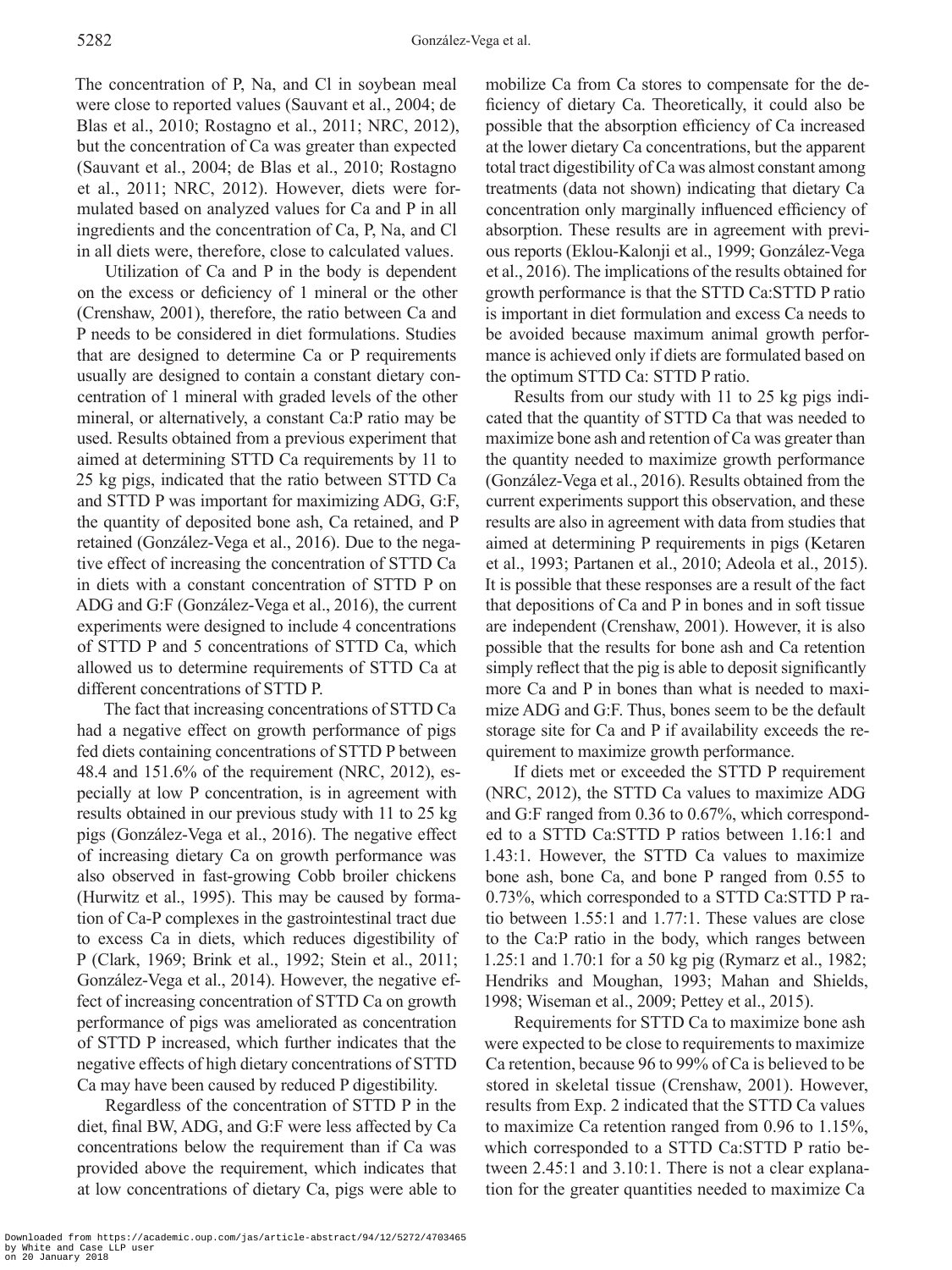retention than the quantities needed to maximize bone ash, but similar results were observed previously in 11 to 25 kg pigs (González-Vega et al., 2016). Thus, results from our 2 experiments indicate that there may be Ca stored in tissues other than bones, that the Ca:P ratio in bone ash is not constant, or that retention of ash in the femur is not representative of deposition of ash in all skeletal tissue. Results from the present experiment demonstrate that plasma Ca is influenced by dietary Ca if P is deficient, but plasma Ca concentration was not increased as dietary Ca increased for pigs fed a diet that was not deficient in P, which indicates that it is unlikely that significant quantities of Ca are stored in plasma if dietary Ca is increased. The reason for the lack of response in plasma Ca is most likely that concentrations of Ca in the blood are regulated by parathyroid hormone, calcitonin and vitamin D, and plasma Ca is, therefore, usually relatively constant.

Deposition of minerals in bones is a result of the exchange of minerals among 3 compartments: the hydration shell, the crystal surface, and the crystal interior (Szymendera, 1970). Because bone ash accounts only for the crystalline mineral, minerals present in the hydration shell are not included in values for bone ash. This may explain the difference between the concentration of Ca needed to maximize bone Ca concentration and Ca needed to maximize Ca retention, however, it is not clear, why this difference was not also observed for P retention. Accumulation of minerals in the cecum has been observed in rats fed diets varying in the concentration of inulin (Levrat et al., 1991). However, if minerals are deposited in the cecum it is expected that not only Ca, but also P, are deposited. In the present experiment, the quantity of P required to maximize P in bone ash was in very good agreement with the quantity needed to maximize P retention. It is, therefore, unlikely, that deposition of minerals in the cecum contributed to the discrepancy between Ca needed to maximize Ca retention and Ca needed to maximize Ca in bone ash.

Although deposition of Ca in soft tissue is negligible (Crenshaw, 2001; Pettey et al., 2015), calcification of soft tissue has been reported. A tenfold increase of Ca concentration in kidneys was observed in dogs fed phosphates (Laflamme and Jowsey, 1972), and calcification of soft tissues has been observed in rats and rabbits (Spaulding and Walser, 1970; Jowsey and Balasubramaniam, 1972). The Ca:P ratios in the bones in 11 to 25 kg pigs were between 2.03:1 and 2.14:1 (González-Vega et al., 2016) and the Ca:P ratios in the bones from pigs in the current study ranged between 2.03:1 and 2.20:1, which are close to the ratio of 2.15:1 that is needed to form hydroxyapatite  $[Ca_5(PO4)_3(OH)]$ . Bones differ in size and mineral content (Han et al., 2015), which may result in

challenges to quantify deposition of ash in all skeletal tissue, however, data from Crenshaw et al. (1981, 2009) indicated that the femur is an accurate indicator of whole body bone mineral content. Therefore, the observation that greater quantities of STTD Ca are needed to maximize Ca retention than the quantities needed to maximize bone ash is likely a result of accumulation of Ca in soft tissues. However, further research is needed to confirm this hypothesis.

The fact that pigs fed diets that were deficient in either Ca or P excreted Ca and P in the urine indicates that there are obligatory losses of Ca and P in urine. A minimum urinary loss of P of 7 mg/kg BW per d was reported by NRC (2012); therefore, a minimum of 0.21 g P excreted in the urine per d was expected in Exp. 2. The predicted value  $(0.20 \text{ g/d})$  for the diet containing 0.31% STTD P was in very good agreement with this estimate, indicating that for pigs that are fed diets that do not exceed the requirement for P, at least 7 mg of P per kg BW will be excreted in the urine every d. There is also an obligatory loss of Ca in humans (Nordin and Morris, 1989), but to our knowledge, the obligatory losses of Ca in pigs have not been quantified. However, results of this experiment indicate that the obligatory loss of Ca likely is less than the obligatory loss of P because estimates that were close to zero were observed.

The observation that the concentration of Ca in plasma from pigs fed diets containing the least concentration of STTD P increased as the concentration of STTD Ca increased, may be a result of deficiency of P, which limited Ca deposition in bones. Therefore, absorbed Ca that could not be deposited in bones was circulating in blood to be excreted in the urine at a later time. Increased concentration of Ca in plasma as the concentration of dietary Ca increased has also been observed in chickens (Hurwitz et al., 1995).

## *Conclusions*

Data from these experiments indicate that utilization of both Ca and P is influenced by the STTD Ca:STTD P ratio. Therefore, if STTD P is below the recommended requirement (NRC, 2012), the STTD Ca:STTD P ratio needed to maximize ADG and G:F is between 0.60:1 and 0.80:1, but the STTD Ca: STTD P ratio needed to maximize bone ash, bone Ca, and bone P is between 2.67:1 and 2.80:1. However, the ratio needed to maximize bone ash will negatively affect growth performance of pigs. In contrast, if STTD P meets or exceeds the requirement (NRC, 2012), a STTD Ca: STTD P ratio between 1.16:1 and 1.43:1 is needed to maximize ADG and G:F. A greater ratio will reduce growth performance, although a ratio between 1.55:1 and 1.77:1 is needed to maximize bone ash,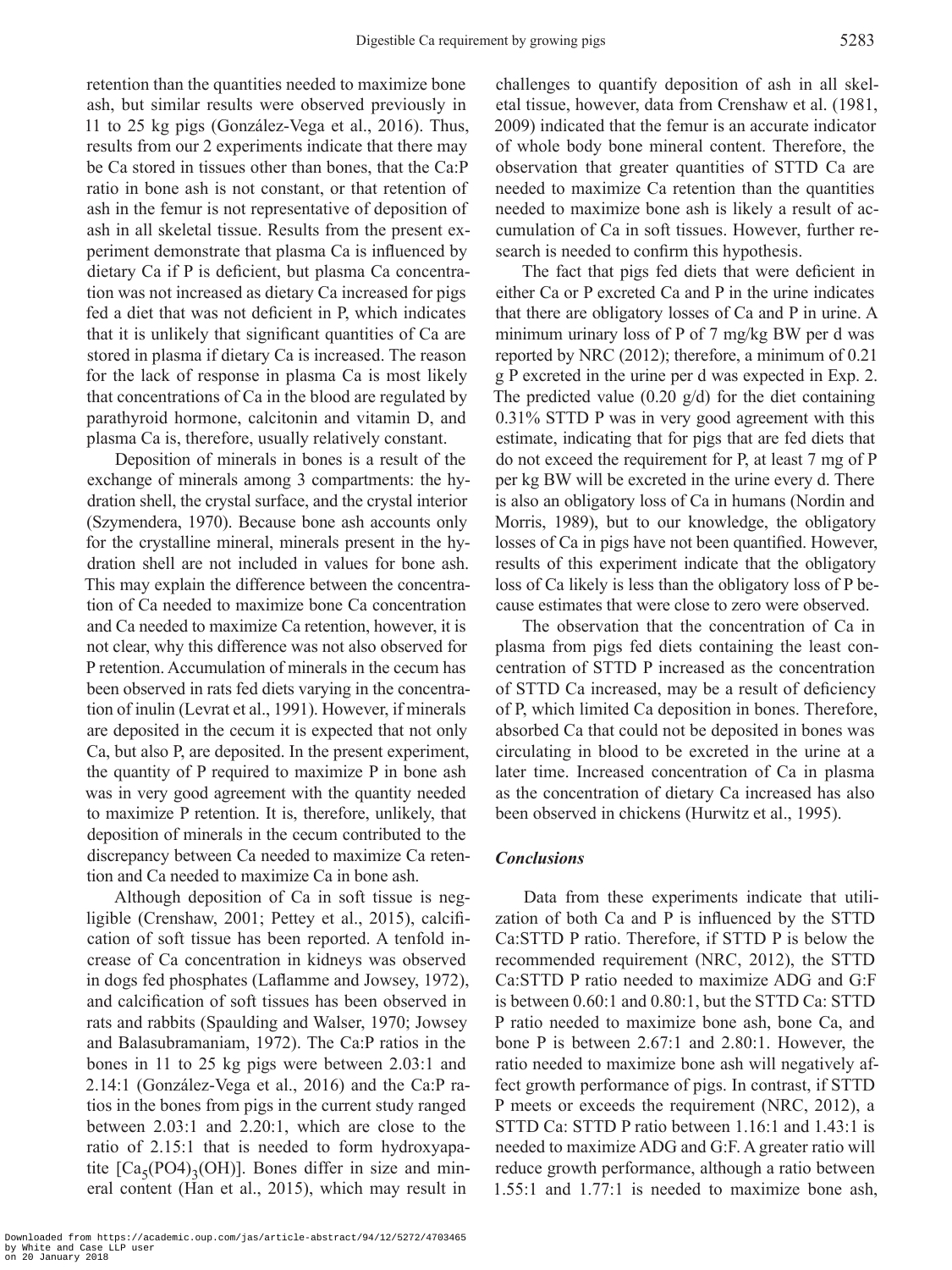bone Ca, and bone P. The implication of this observation is that the ratios needed to maximize bone ash, bone Ca, and bone P may reduce growth performance. As a consequence, it is recommended that, for commercial production of growing-finishing pigs, diets should be formulated using a ratio of STTD Ca: STTD P between 1.16:1 and 1.43:1. It is, however, possible that pigs that are destined to be kept for breeding should be fed a diet that maximizes bone ash rather than growth performance to increase longevity.

## **LITERATURE CITED**

- Adeola, O. 2001. Digestion and balance techniques in pigs. In: A. J. Lewis and L. L. Southern, editors, Swine nutrition. 2nd ed. CRC Press, Washington, DC. p. 903–916.
- Adeola, O., M. J. Azain, S. D. Carter, T. D. Crenshaw, M. J. Estienne, B. J. Kerr, M. D. Lindemann, C. V. Maxwell, P. S. Miller, M. C. Shannon, and E. van Heugten. 2015. A cooperative study on the standardized total-tract digestible phosphorus requirement of twenty-kilogram pigs. J. Anim. Sci. 93:5743–5753. doi:10.2527/jas.2015-9509
- AOAC. 2006. Official Methods of Analysis. 18th ed. Assoc. Off. Anal. Chem., Arlington, VA.
- AOAC International. 2007. Official Methods of Analysis of AOAC International. 18th ed. Rev. 2. W. Hortwitz and G. W. Latimer, Jr., editors. AOAC Int., Gaithersburg, MD.
- Brink, E. J., A. C. Beynen, P. R. Dekker, E. C. H. van Beresteijn, and R. van der Meer. 1992. Interaction of calcium and phosphate decreases ileal magnesium solubility and apparent magnesium absorption in rats. J. Nutr. 122:580–586.
- Clark, I. 1969. Importance of dietary  $CaPO<sub>4</sub>$  ratios on skeletal, Ca, Mg, and PO<sub>4</sub> metabolism. Am. J. Physiol. 217:865-870.
- Crenshaw, T. D. 2001. Calcium, phosphorus, vitamin D, and vitamin K in swine nutrition. In: A. J. Lewis and L. L. Southern, editors, Swine nutrition. 2nd ed. CRC Press, Boca Raton, FL. p. 187–212.
- Crenshaw, T. D., J. R. Danielson, L. E. Hoffman, and D. K. Schneider. 2009. Femurs are more accurate than fibulas as predictors of whole body bone mineral content in growing pigs. J. Anim. Sci. 87.(E-Suppl 2):510 (Abstr.)
- Crenshaw, T. D., E. R. Peo, A. J. Lewis, B. D. Moser, and D. Olson. 1981. Influence of age, sex, and calcium and phosphorus levels on the mechanical properties of various bones in swine. J. Anim. Sci. 52:1319–1329. doi:10.2527/jas1981.5261319x
- de Blas, C., G. G. Mateos, and P. García-Rebollar. 2010. Tablas FEDNA de composición y valor nutritivo de alimentos para la fabricación de piensos compuestos. 3ra ed. C. de Blas, G. G. Mateos, and P. García-Rebollar, editors. Fund. Esp. Desarrollo Nutr. Anim., Madrid, Spain.
- Eklou-Kalonji, E., E. Zerath, C. Colin, C. Lacroix, X. Holy, I. Denis, and A. Pointllart. 1999. Calcium-regulating hormones, bone mineral content, breaking load and trabecular remodeling are altered in growing pigs fed calcium-deficient diets. J. Nutr. 129:188–193.
- González-Vega, J. C., Y. Liu, J. C. McCann, C. L.Walk, J. J. Loor, and H. H. Stein. 2016. Requirement for digestible calcium by 11 to 25 kg pigs as determined by growth performance, bone ash concentration, calcium and phosphorus balances, and expression of genes involved in transport of calcium in intestinal and kidney cells. J. Anim. Sci. 94:3321–3334. doi:10.2527/jas.2016-0444
- González-Vega, J. C., C. L. Walk, Y. Liu, and H. H. Stein. 2013. Determination of endogenous intestinal losses of Ca and true total tract digestibility of calcium in canola meal fed to growing pigs. J. Anim. Sci. 91:4807–4816. doi:10.2527/jas.2013-6410
- González-Vega, J. C., C. L. Walk, Y. Liu, and H. H. Stein. 2014. The site of net absorption of Ca from the intestinal tract of growing pigs and effect of phytic acid, Ca level and Ca source on Ca digestibility. Arch. Anim. Nutr. 68:126–142. doi:10.1080/1745 039X.2014.892249
- González-Vega, J. C., C. L. Walk, and H. H. Stein. 2015a. Effects of microbial phytase on apparent and standardized total tract digestibility of calcium in calcium supplements fed to growing pigs. J. Anim. Sci. 93:2255–2264. doi:10.2527/jas.2014-8215
- González-Vega, J. C., C. L. Walk, and H. H. Stein. 2015b. Effect of phytate, microbial phytase, fiber, and soybean oil on calculated values for apparent and standardized total tract digestibility of calcium and apparent total tract digestibility of phosphorus in fish meal fed to growing pigs. J. Anim. Sci. 93:4808–4818. doi:10.2527/jas.2015-8992
- Han, J. C., H. X. Qu, J. G. Wang, G. H. Chen, Y. F. Yan, J. L. Zhang, F. M. Hu, L. Y. You, and Y. H. Cheng. 2015. Comparison of the growth and mineralization of the femur, tibia, and metatarsus of broiler chicks. Braz. J. Poult. Sci. 17:333–340.
- Hendriks, W. H., and P. J. Moughan. 1993. Whole-body mineral composition of entire male and female pigs depositing protein at maximal rates. Livest. Prod. Sci. 33:161–170. doi:10.1016/0301- 6226(93)90247-F
- Hurwitz, S., I. Plavnik, A. Shapiro, E. Wax, H. Talpaz, and A. Bar. 1995. Calcium metabolism and requirements of chickens are affected by growth. J. Nutr. 125:2679–2686.
- Jowsey, J., and P. Balasubramaniam. 1972. Effect of phosphate supplements on soft-tissue calcification and bone turnover. Clin. Sci. 42:289–299. doi:10.1042/cs0420289
- Ketaren, P. P., E. S. Batterham, and E. White. 1993. Phosphorus studies in pigs. 1. Available phosphorus requirements of grower/finisher pigs. Br. J. Nutr. 70:249–268. doi:10.1079/BJN19930121
- Khuri, A. I., and J. A. Cornell. 1996. Response surfaces: Designs and analyses. 2nd ed. CRC Press. Boca Rotan, FL.
- Kim, B. G., and M. D. Lindemann. 2007. A new spreadsheet method for the experimental animal allotment. J. Anim. Sci. 85(Suppl. 2):218 (Abstr.).
- Laflamme, G. H., and J. Jowsey. 1972. Bone and soft tissue changes with oral phosphate supplements. J. Clin. Invest. 51:2834– 2840. doi:10.1172/JCI107106
- Levrat, M. A., C. Rémésy, and C. Demigné. 1991. High propionic acid fermentations and mineral accumulation in the cecum of rats adapted to different levels of inulin. J. Nutr. 121:1730–1737.
- Lindemann, M. D., and B. G. Kim. 2007. Technical note: A model to estimate individual feed intake of swine in group feeding. J. Anim. Sci. 85:972–975. doi:10.2527/jas.2006-412
- Mahan, D. C., and R. G. Shields, Jr. 1998. Macro- and micromineral composition of pigs from birth to 145 kilograms of body weight. J. Anim. Sci. 76:506–512. doi:10.2527/1998.762506x
- Merriman, L. A., and H. H. Stein. 2016. Particle size of calcium carbonate does not affect apparent and standardized total tract digestibility, retention of calcium, or growth performance of growing pigs. J. Anim. Sci. 94:3844–3850. doi:10.2527/jas.2015-0252
- Nordin, B. E. C., and H. A. Morris. 1989. The calcium deficiency model for osteoporosis. Nutr. Rev. 47:65–72. doi:10.1111/j.1753-4887.1989.tb02794.x
- NRC. 2012. Nutrient Requirements of Swine. 11th rev. ed. Natl. Acad. Press, Washington, DC.